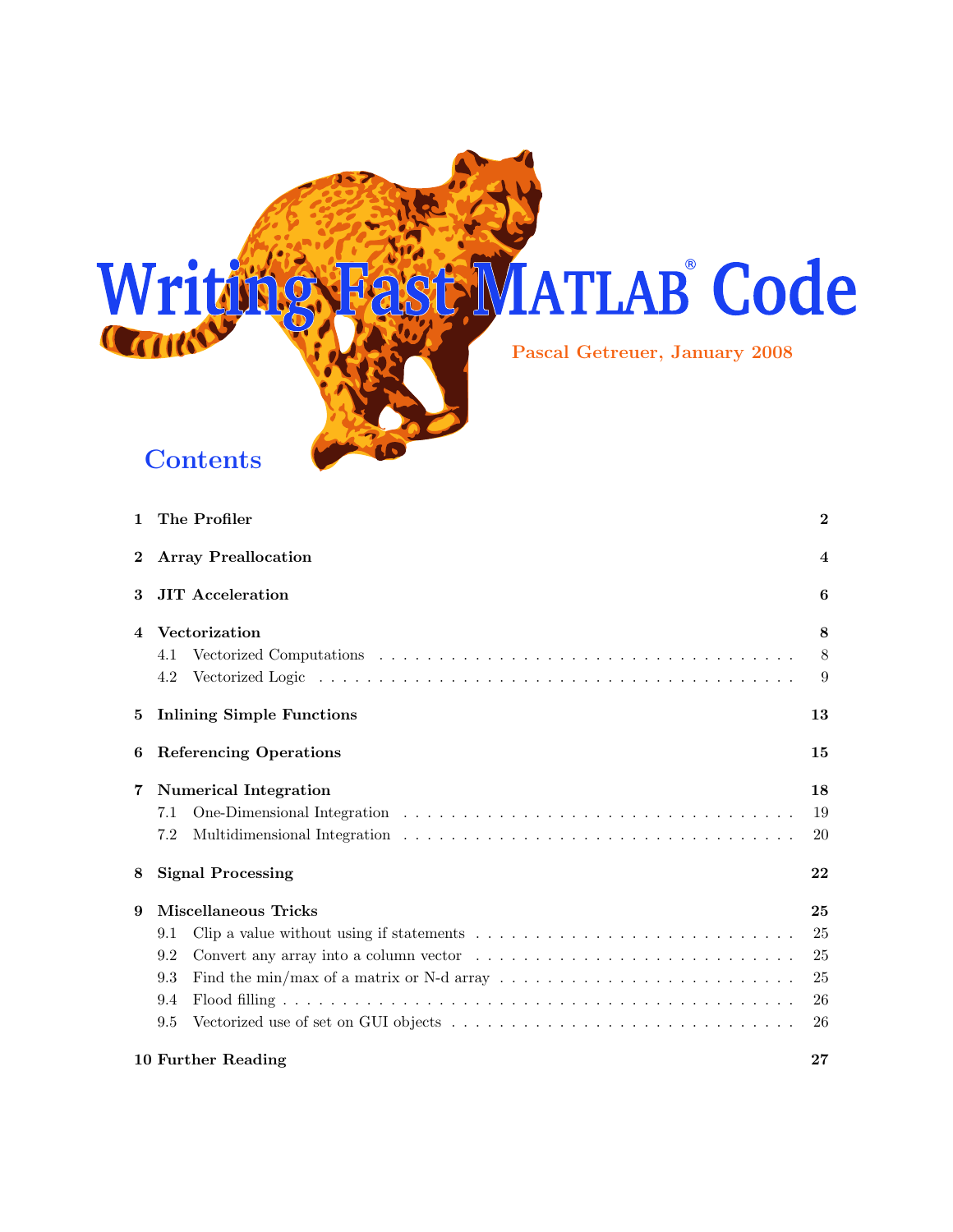# Introduction

Matlab code is interpreted during runtime. Languages like C and Fortran are faster because they are first compiled into the computer's native language. Interpreting in realtime enables better platform independence, greater language flexibility, and interactive debugging, but at the cost of slower speed, increased overhead, and limited low-level control.

This article discusses strategies for improving the speed of MATLAB code. Keep in mind that speed depends heavily on the computation platform and that the fastest method on one system is not necessarily the fastest on another. Second, MATLAB has gone through many version and continues to evolve: a slow method may become fast in a newer version. This article provides methods that are generally fast, but makes no claim on what is fastest.

# Caution!

- Learn the language first. Optimization requires comfort with the syntax and features of the language. This article is not a tutorial on MATLAB.
- Use comments. Optimized code tends to be terse and cryptic. Help others and yourself by remembering to comment.
- Don't optimize code before its time. Is optimization worth the effort? If the code will soon be revised or extended, it will be rewritten anyway.
- Only optimize where necessary. Focus your efforts on bottlenecks.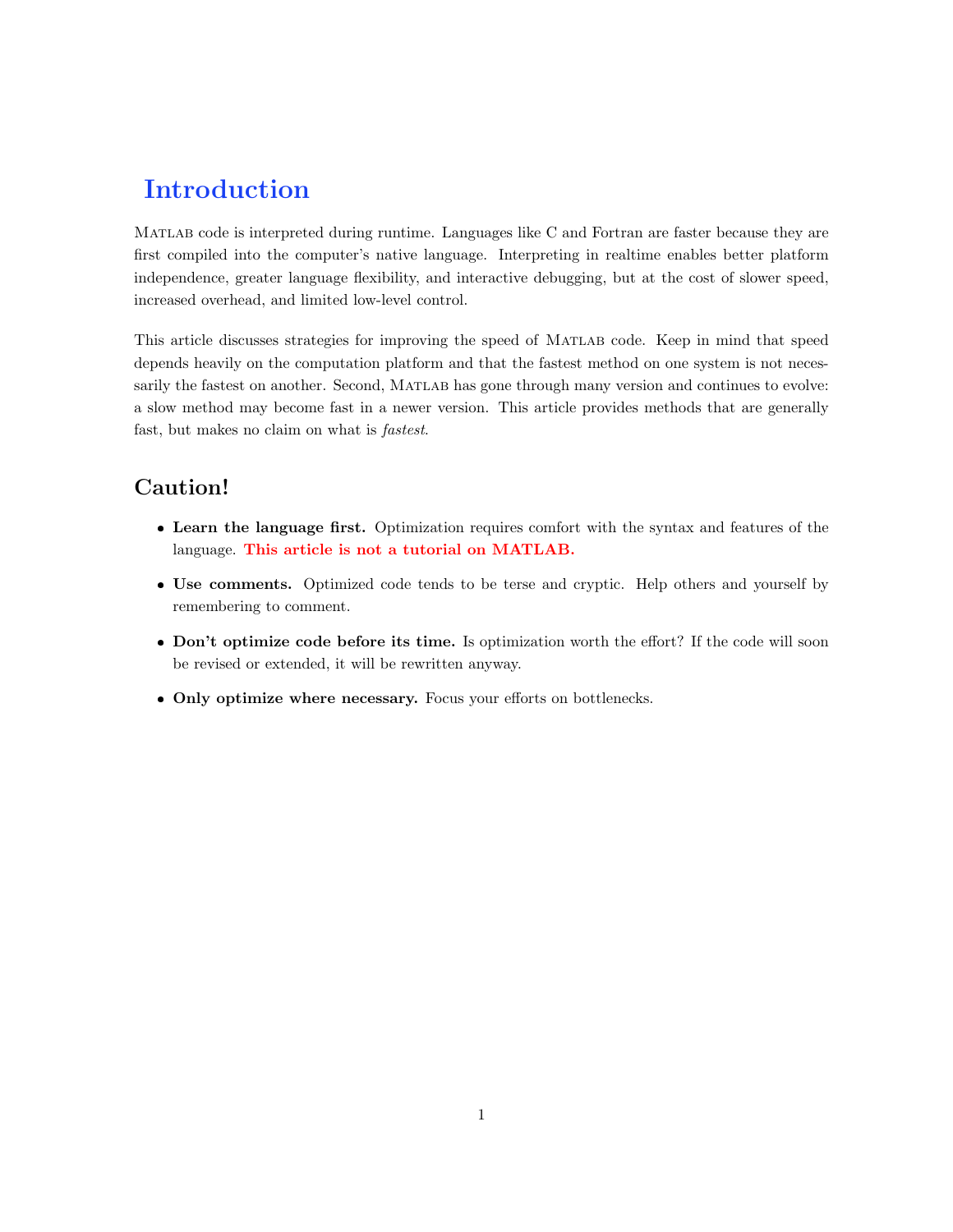

Matlab 5.0 (R10) and newer versions include a tool called the profiler that helps identify bottlenecks in a program. Use it with the profile command:

| profile on  | Turn the profiler on                              |
|-------------|---------------------------------------------------|
| profile off | Turn it back off                                  |
|             | profile clear Clear profile statistics            |
|             | profile report View the results from the profiler |

For example, consider profiling the following function:

. . . . . . . . . . . . . . . . . . . . . . . . . . . . . . . . . . . . . . . . . . . . . . . . . . . . . . . . . . . . . . . . . . . . . . . . . . . . . . . . . . . . . . . . . . . . . . . . . . . . .

```
function result = example1(Count)
for k = 1: Count
   result(k) = sin(k/50);
   if result(k) <-0.9result(k) = gammaln(k);end
end
```
. . . . . . . . . . . . . . . . . . . . . . . . . . . . . . . . . . . . . . . . . . . . . . . . . . . . . . . . . . . . . . . . . . . . . . . . . . . . . . . . . . . . . . . . . . . . . . . . . . . . . To analyze the efficiency this function, first enable and clear the profiler, run the function, and then view the profile report:

>> profile on, profile clear  $\gg$  example1(5000); >> profile report

There is some overhead when running code for the first time; to remove this overhead from the timing, run example1 once before profiling. The profiler report command shows a report. Depending on the system, profiler results may differ from this example.

. . . . . . . . . . . . . . . . . . . . . . . . . . . . . . . . . . . . . . . . . . . . . . . . . . . . . . . . . . . . . . . . . . . . . . . . . . . . . . . . . . . . . . . . . . . . . . . . . . . . .

# MATLAB Profile Report: Summary

Report generated 30-Jul-2004 16:57:01

| Total recorded time:   | 3.09 s    |
|------------------------|-----------|
| Number of M-functions: | Δ         |
| Clock precision:       | $0.016$ s |

# Function List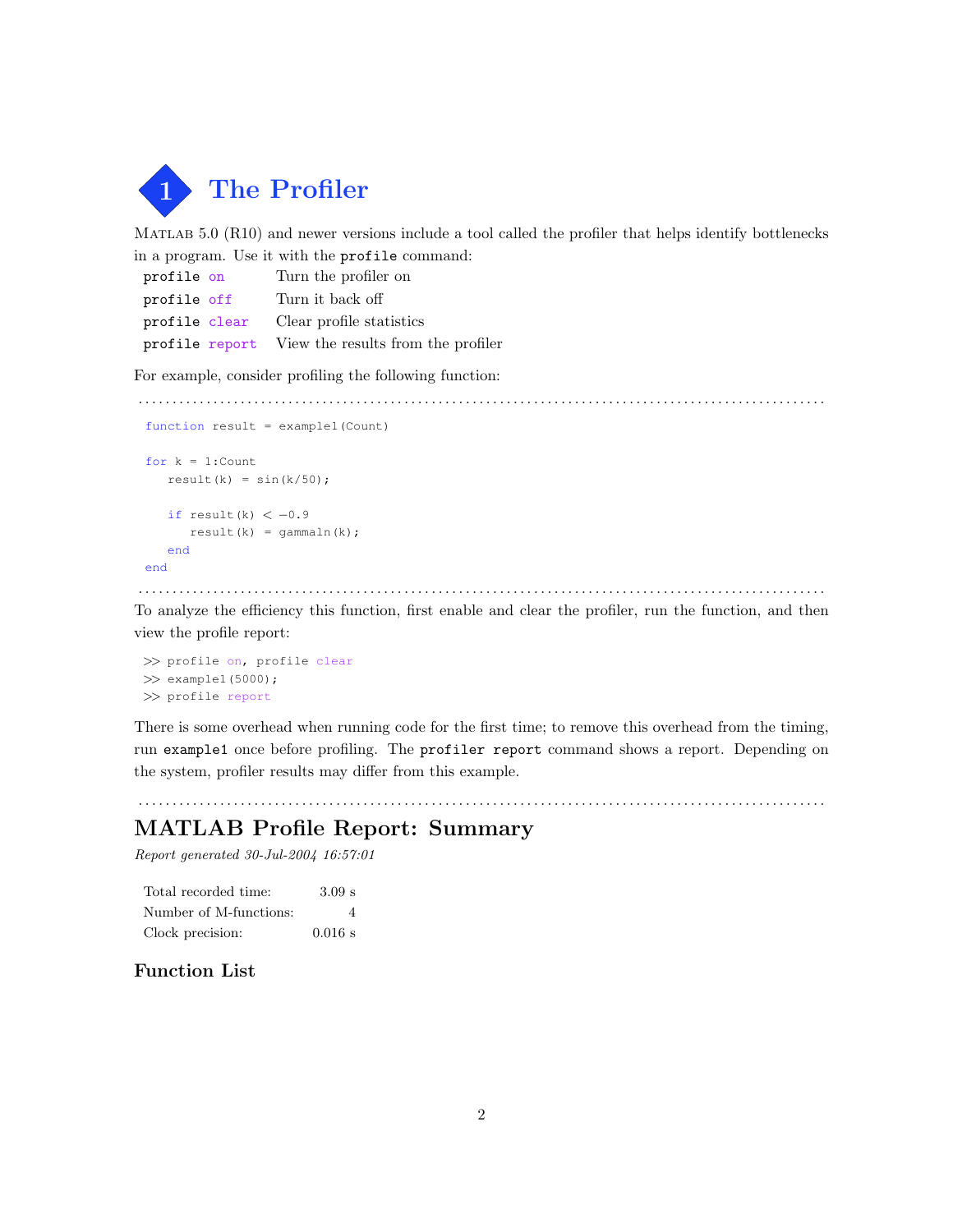| Name       | Time           |           | Time | Time/call | Self time |         | Location                                      |
|------------|----------------|-----------|------|-----------|-----------|---------|-----------------------------------------------|
| example1   | 3.09           | $100.0\%$ |      | 3.094000  | 2.36      | 76.3%   | $\tilde{\ }$ /example1.m                      |
| gammaln    | 0.73           | 23.7%     | 3562 | 0.000206  | 0.73      | 23.7%   | $\ldots$ /toolbox/matlab/specfun/gammaln.m    |
| profile    | 0.00           | $0.0\%$   |      | 0.000000  | 0.00      | $0.0\%$ | $\ldots$ /toolbox/matlab/general/profile.m    |
| profreport | $0.00^{\circ}$ | $0.0\%$   |      | 0.000000  | 0.00      | $0.0\%$ | $\ldots$ /toolbox/matlab/general/profreport.m |

Clicking the "example1" link gives more details:

Lines where the most time was spent

| Line Number  | Code                      | Calls | Total Time | $%$ Time |
|--------------|---------------------------|-------|------------|----------|
|              | $result(k) = sin(k/50);$  | 5000  | $2.11$ s   | 68\%     |
|              | $result(k) = gammaln(k);$ | 721   | $0.84$ s   | 27%      |
|              | if result(k) $<-0.9$      | 5000  | $0.14$ s   | $5\%$    |
| $\rm Totals$ |                           |       | $3.09$ s   | 100%     |

The most time-consuming lines are displayed, along with time, time percentage, and line number. The most costly lines are the computations on lines 4 and 7.

Another helpful section of the profile report is "M-Lint Results," which gives analysis from the M-Lint code analyzer. Potential problems and suggested improvements are listed here.

| Line number   Message |                                                                            |
|-----------------------|----------------------------------------------------------------------------|
|                       | 'result' might be growing inside a loop. Consider preallocating for speed. |
|                       | 'result' might be growing inside a loop. Consider preallocating for speed. |

For this example, M-Lint recommends using preallocation to improve lines 4 and 7 (preallocation is discussed in the next section). You can also run M-Lint on its own using the mlint command.

The profiler has limited time resolution, so to profile a piece of code that runs too quickly, run it multiple times with a loop:

```
>> profile on, profile clear
\gg for k = 1:100, example; end
>> profile report
```
Adjust the number of loop iterations so that the time it takes to run is noticeable. More iterations yields better time resolution.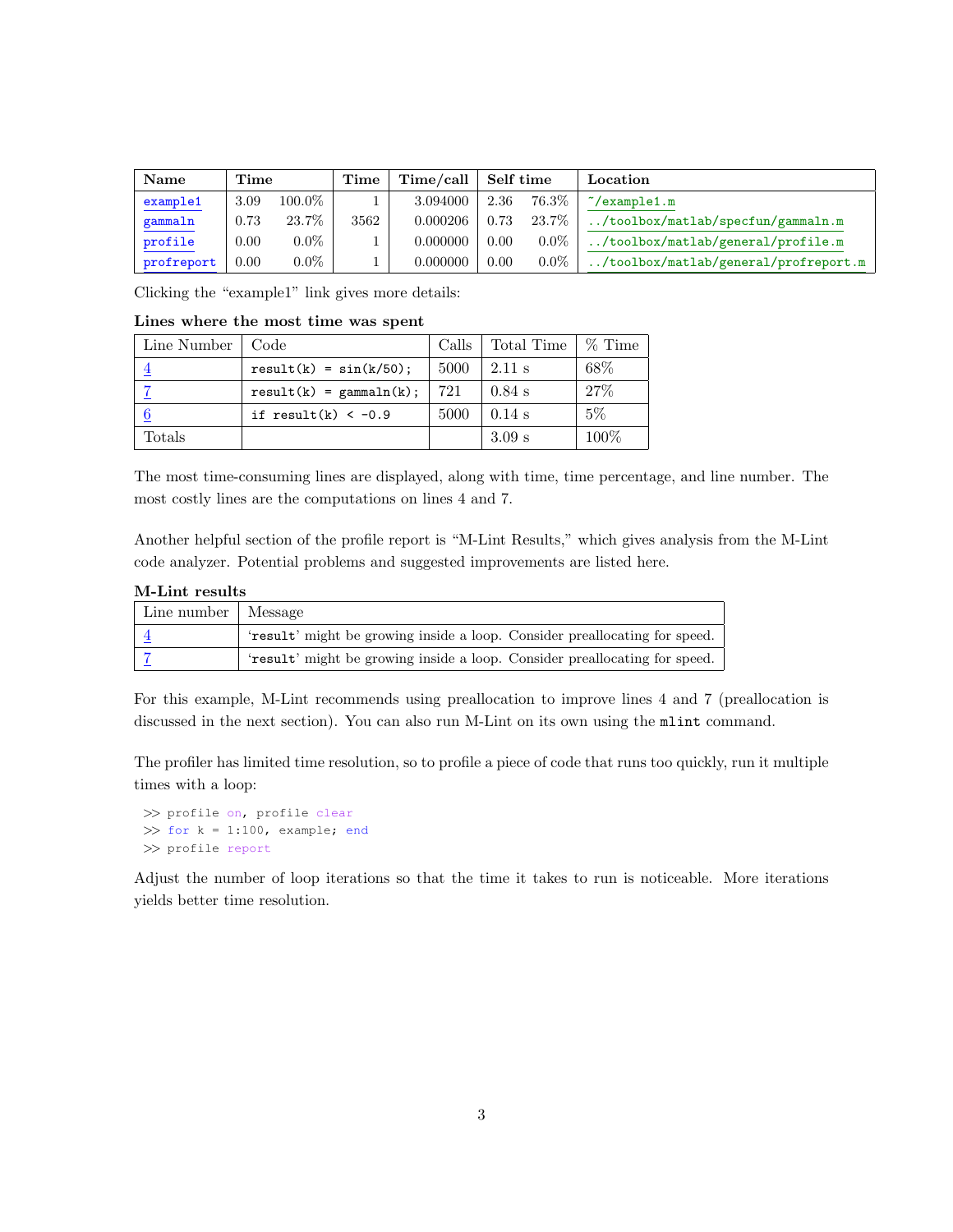

Matlab's matrix variables have the ability to dynamically augment rows and columns. For example,

```
\gg a = 2
a =2
\gg a(2,6) = 1
a =2 0 0 0 0 0
   0 0 0 0 0 1
```
Matlab automatically resizes the matrix. Internally, the matrix data memory must be reallocated with larger size. If a matrix is resized repeatedly—like within a loop—this overhead can be significant. To avoid frequent reallocations, preallocate the matrix with the zeros command.

. . . . . . . . . . . . . . . . . . . . . . . . . . . . . . . . . . . . . . . . . . . . . . . . . . . . . . . . . . . . . . . . . . . . . . . . . . . . . . . . . . . . . . . . . . . . . . . . . . . . .

Consider the code:

```
a(1) = 1;b(1) = 0;for k = 2:8000a(k) = 0.99803 \times a(k-1) - 0.06279 \times b(k-1);b(k) = 0.06279 \times a(k - 1) + 0.99803 \times b(k - 1);
 end
. . . . . . . . . . . . . . . . . . . . . . . . . . . . . . . . . . . . . . . . . . . . . . . . . . . . . . . . . . . . . . . . . . . . . . . . . . . . . . . . . . . . . . . . . . . . . . . . . . . . .
```
The profiler timed this code to take 0.47 seconds. After the for loop, both arrays are row vectors of length 8000, thus to preallocate, create empty a and b row vectors each with 8000 elements.

```
. . . . . . . . . . . . . . . . . . . . . . . . . . . . . . . . . . . . . . . . . . . . . . . . . . . . . . . . . . . . . . . . . . . . . . . . . . . . . . . . . . . . . . . . . . . . . . . . . . . . .
```

```
a = zeros(1,8000); \frac{1}{2} Preallocation
b = zeros(1,8000);a(1) = 1;b(1) = 0;for k = 2:8000a(k) = 0.99803 * a(k - 1) - 0.06279 * b(k - 1);b(k) = 0.06279 \times a(k - 1) + 0.99803 \times b(k - 1);end
```
With this modification, the code takes only  $0.14$  seconds (over three times faster). Preallocation is often easy to do, in this case it was only necessary to determine the right preallocation size and add two lines.

. . . . . . . . . . . . . . . . . . . . . . . . . . . . . . . . . . . . . . . . . . . . . . . . . . . . . . . . . . . . . . . . . . . . . . . . . . . . . . . . . . . . . . . . . . . . . . . . . . . . .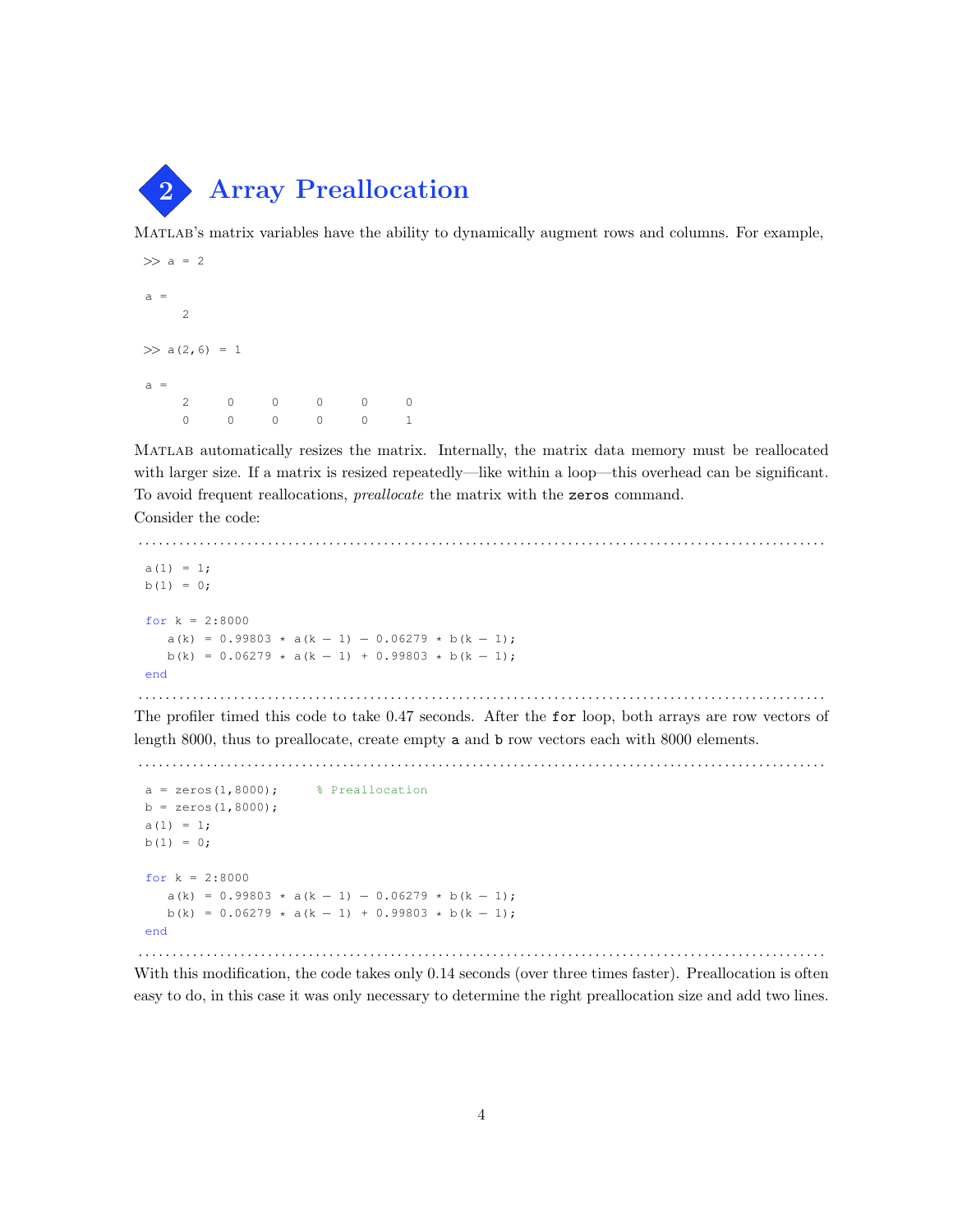What if the final array size can vary? Here is an example:

```
. . . . . . . . . . . . . . . . . . . . . . . . . . . . . . . . . . . . . . . . . . . . . . . . . . . . . . . . . . . . . . . . . . . . . . . . . . . . . . . . . . . . . . . . . . . . . . . . . . . . .
 a = zeros(1,10000); % Preallocate
 count = 0;for k = 1:10000v = exp(rand*rand);if v > 0.5 % Conditionally add to array
         count = count + 1;a(count) = v;end
 end
 a = a(1:count); % Trim the results to keep elements 1 to count
. . . . . . . . . . . . . . . . . . . . . . . . . . . . . . . . . . . . . . . . . . . . . . . . . . . . . . . . . . . . . . . . . . . . . . . . . . . . . . . . . . . . . . . . . . . . . . . . . . . . .
```
The average run time of this program is 0.42 seconds without preallocation and 0.18 seconds with it.

Preallocation can also be done with cell arrays, using the cell command to create the desired size. Using preallocation with a frequently resizing cell array is even more beneficial than with double arrays.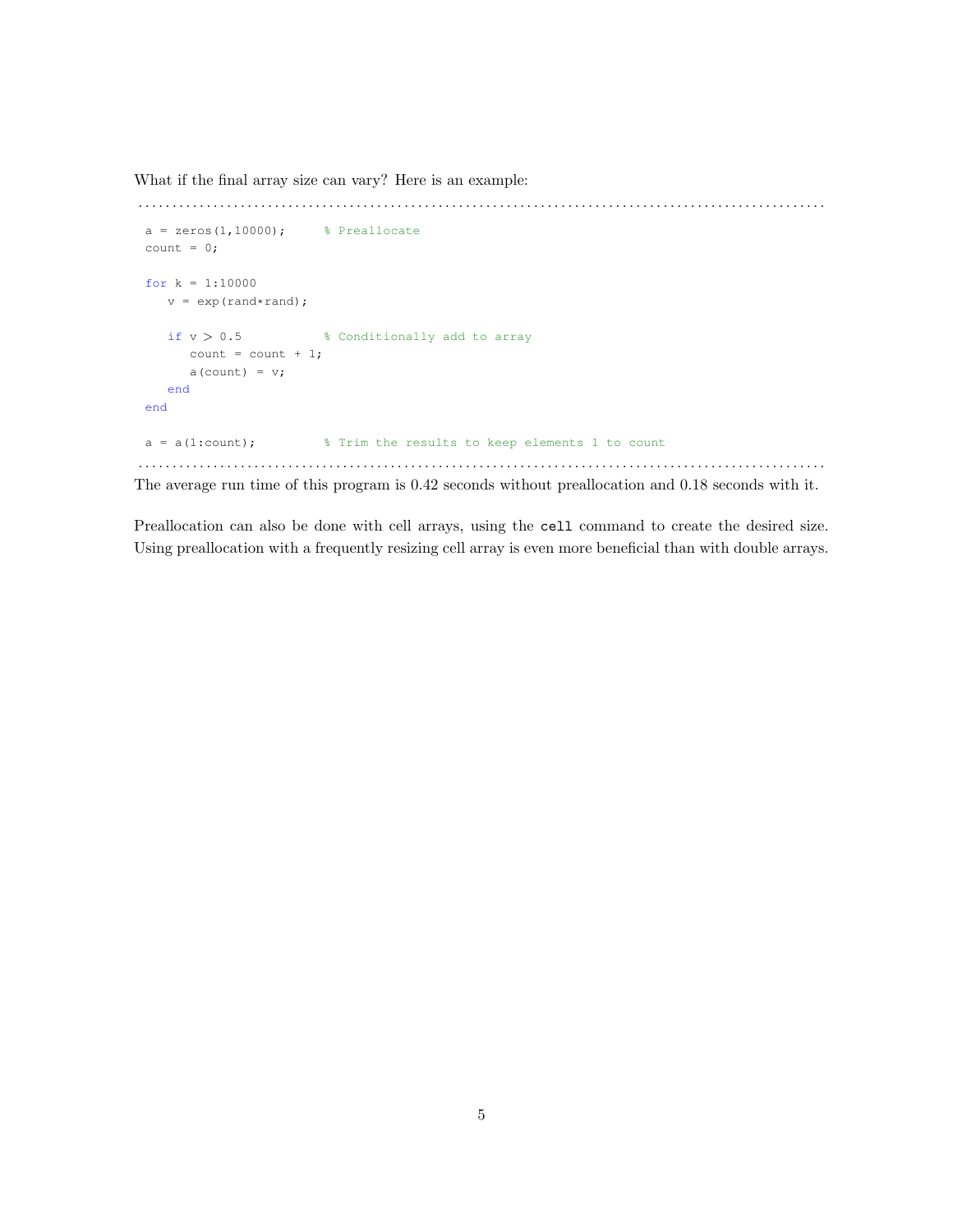

Matlab 6.5 (R13) and later feature the Just-In-Time (JIT) Accelerator, improving the speed of M-code functions and scripts, particularly self-contained loops. By knowing a few things about the accelerator, you can improve its performance.

The JIT Accelerator is enabled by default. To disable it, type "feature accel off" in the console, and "feature accel on" to enable it again.

As of Matlab 7.5 (R2007b), only a subset of the Matlab language is supported for acceleration. Upon encountering an unsupported feature, acceleration processing is interrupted to handle it using nonaccelerated evaluation. The greatest acceleration improvements are gained when significant contiguous portions of code are supported.

- Data types: Code must use supported data types for acceleration: double (both real and complex), logical, char, int8, uint8, int16, uint16, int32, uint32. Code that uses other data types (for example, cell, struct, and function handles) is not accelerated. Sparse arrays are also not accelerated.
- Array shapes: Array shapes of any size with 3 or fewer dimensions are supported. Changing the shape or data type of an array interrupts acceleration.
- Function calls: Only calls to built-in functions are accelerated. Calling M-file and MEX functions interrupts acceleration. (See also page 13 on inlining simple functions.)
- Conditionals and loops: The conditional statements if, elseif, while, and switch are supported if the conditional expression evaluates to a scalar. Loops are accelerated if all the code within the loop is supported. Additionally, for statements must have scalar loop indices.

In future releases, JIT Accelerator may support more of the language and reduce these restrictions.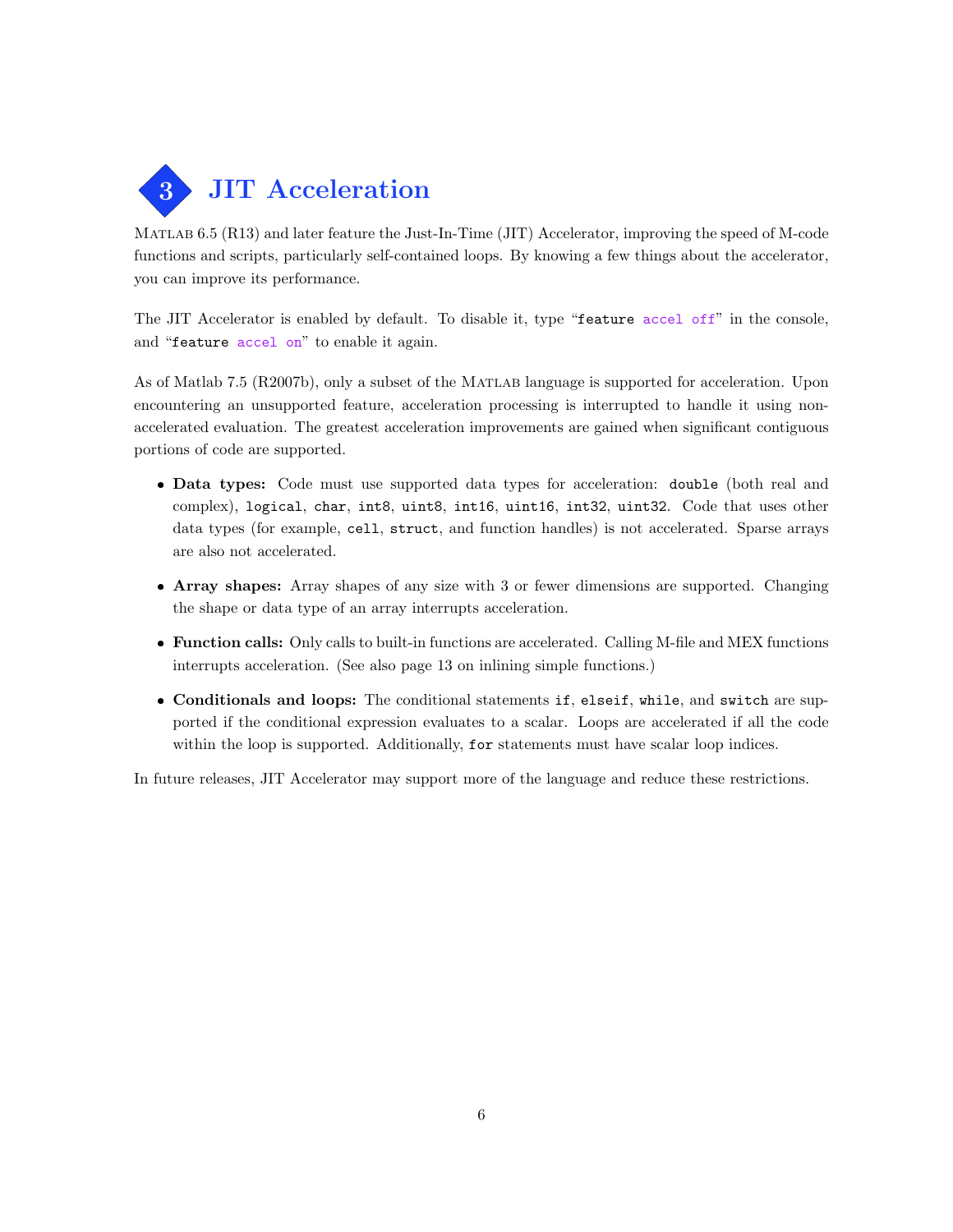For example, the following code is supported for acceleration:

```
function B = \text{bilateral}(A, sd, sr, R)% The bilateral image denoising filter
B = zeros(Size(A));for i = 1: size (A, 1)for j = 1:size(A,2)
        zsum = 0;for m = -R:Rif i+m >= 1 && i+m <= size (A, 1)
                 for n = -R:Rif j+n > = 1 & j+n < = size(A, 2)z = exp(- (A(i+m, j+n) - A(i, j))^2/(2*sd^2))...* exp(−(mˆ2 + nˆ2)/(2*srˆ2));
                         zsum = zsum + z;
                         B(i, j) = B(i, j) + z*A(i+m, j+n);end
                 end
            end
        end
        B(i, j) = B(i, j)/zsum;end
end
```
For a  $128 \times 128$  input image and  $R = 3$ , the run time is 53.3 seconds without acceleration and 0.68 seconds with acceleration.

#### Multithreaded Computation

Matlab 7.4 (R2007a) introduced multithreaded computation for multi-core processors. Multithreaded computation accelerates some per-element functions when applied to large arrays (for example, .^, sin, exp) and certain linear algebra functions in the BLAS library.

Multithreaded computation is disabled by default. To enable it, select File  $\rightarrow$  Preferences  $\rightarrow$  General  $\rightarrow$  Multithreading and select "Enable multithreaded computation." As of MATLAB 7.5 (R2007b), it seems that most Matlab code gains no improvement from multithreaded computation. In fact, some code is slightly *slower* with it enabled. (When comparing, beware that there is overhead when running code for the first time; run the test code twice and time the second run.) Hopefully, the multithreaded computation feature will be developed further in future releases.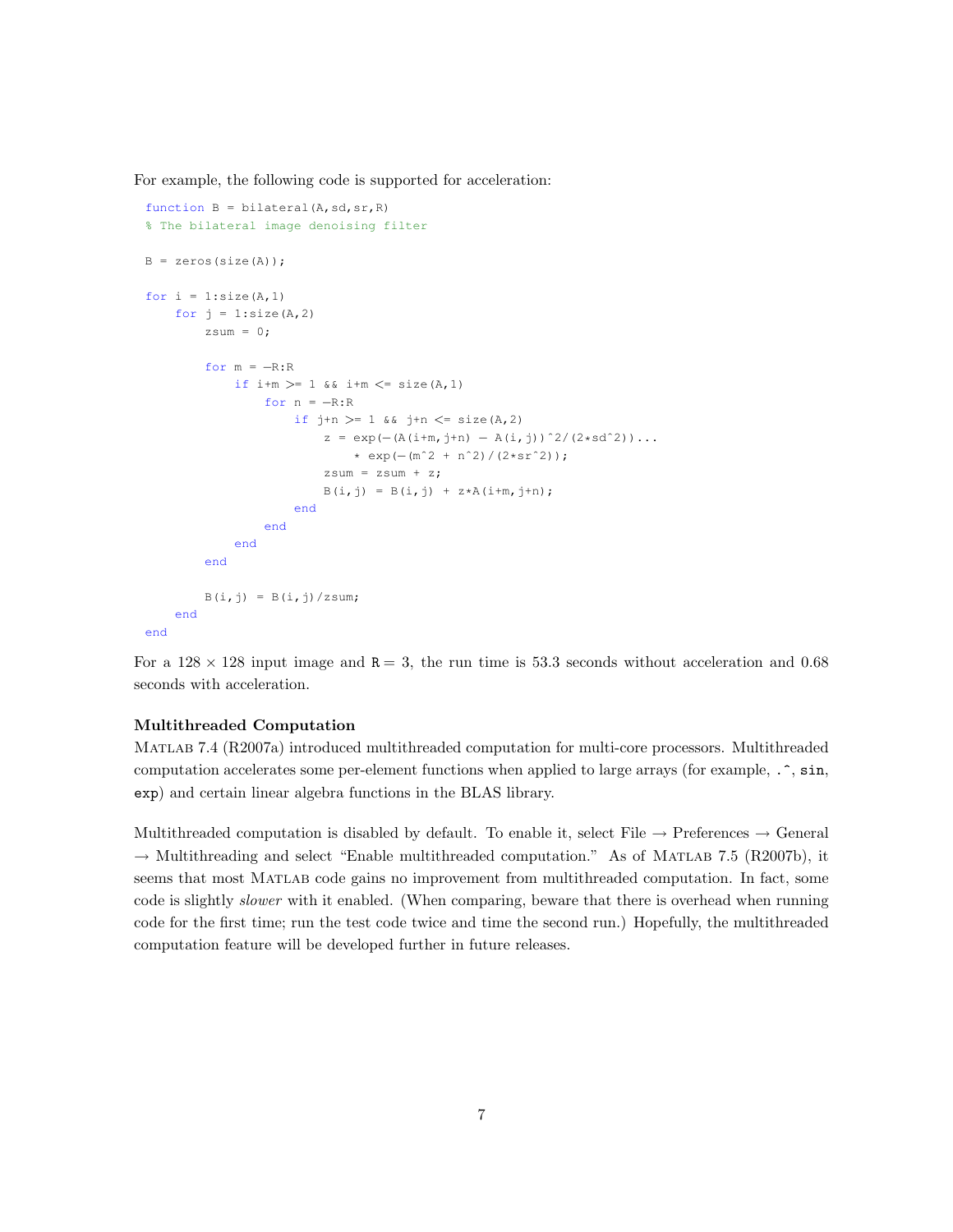

A computation is vectorized by taking advantage of vector operations. A variety of programming situations can be vectorized, and often improving speed to 10 times faster or even better. Vectorization is one of the most general and effective techniques for writing fast M-code.

# 4.1 Vectorized Computations

Many standard MATLAB functions are "vectorized": they can operate on an array as if the function had been applied individually to every element.

| $\gg$ sqrt([1,4;9,16]) |                | $\gg$ abs ([0, 1, 2, -5, -6, -7])              |
|------------------------|----------------|------------------------------------------------|
| $ans =$                |                | $ans =$                                        |
|                        | $1 \quad 2$    | - 7<br>$0 \qquad 1 \qquad 2 \qquad 5 \qquad 6$ |
| -3                     | $\overline{a}$ |                                                |

#### Consider the following function:

. . . . . . . . . . . . . . . . . . . . . . . . . . . . . . . . . . . . . . . . . . . . . . . . . . . . . . . . . . . . . . . . . . . . . . . . . . . . . . . . . . . . . . . . . . . . . . . . . . . . . function  $d = minDistance(x,y,z)$ % Find the min distance between a set of points and the origin  $nPoints = length(x);$ d = zeros(nPoints,1); % Preallocate for  $k = 1$ :nPoints  $\frac{1}{2}$   $\frac{1}{2}$   $\frac{1}{2}$  Compute distance for every point d(k) = sqrt(x(k)^2 + y(k)^2 + z(k)^2); end  $d = min(d)$ ;  $\frac{1}{2}$  et the minimum distance

For every point, the distance between it and the origin is computed and stored in d. The minimum distance is then found with min. To vectorize the distance computation, replace the for loop with vector operations:

. . . . . . . . . . . . . . . . . . . . . . . . . . . . . . . . . . . . . . . . . . . . . . . . . . . . . . . . . . . . . . . . . . . . . . . . . . . . . . . . . . . . . . . . . . . . . . . . . . . . .

```
. . . . . . . . . . . . . . . . . . . . . . . . . . . . . . . . . . . . . . . . . . . . . . . . . . . . . . . . . . . . . . . . . . . . . . . . . . . . . . . . . . . . . . . . . . . . . . . . . . . . .
 function d = minDistance(x,y,z)% Find the min distance between a set of points and the origin
 d = sqrt(x.^2 + y.^2 + z.^2); % Compute distance for every point
 d = min(d); % Get the minimum distance
```
The modified code performs the distance computation with vector operations. The x, y and z arrays are first squared using the per-element power operator,  $\cdot$  (the per-element operators for multiplication and division are .\* and ./). The squared components are added with vector addition. Finally, the

. . . . . . . . . . . . . . . . . . . . . . . . . . . . . . . . . . . . . . . . . . . . . . . . . . . . . . . . . . . . . . . . . . . . . . . . . . . . . . . . . . . . . . . . . . . . . . . . . . . . .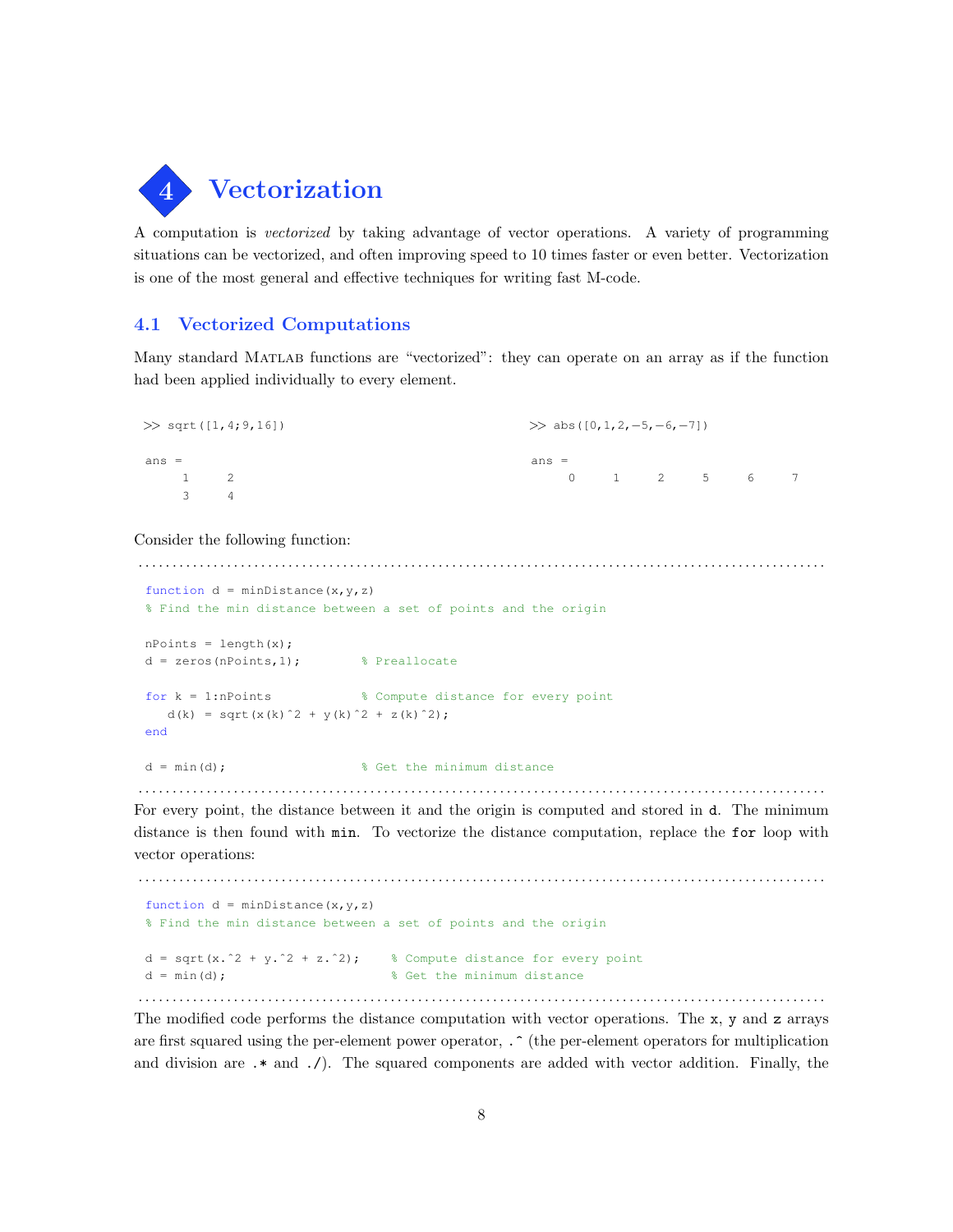square root of the vector sum is computed per element, yielding an array of distances. (A further improvement: it is equivalent to compute  $d = \text{sqrt}(\min(x.^2 + y.^2 + z.^2))$ .

The first version of the minDistance program takes 0.73 seconds on 50000 points. The vectorized version takes less than 0.04 seconds, more than 18 times faster.

Some useful functions for vectorizing computations:

min, max, repmat, meshgrid, sum, cumsum, diff, prod, cumprod, accumarray, filter

# 4.2 Vectorized Logic

The previous section shows how to vectorize pure computation. Bottleneck code often involves conditional logic. Like computations, Matlab's logic operators are vectorized:

```
\gg [1,5,3] < [2,2,4]
ans =1 0 1
```
Two arrays are compared per-element. Logic operations return "logical" arrays with binary values. How is this useful? Matlab has a few powerful functions for operating on logical arrays:

```
\gg find([1,5,3] < [2,2,4]) % Find indices of nonzero elements
ans =
    1 3
\gg any([1,5,3] < [2,2,4]) % True if any element of a vector is nonzero
                           % (or per−column for a matrix)
ans =
    1
\gg all([1,5,3] < [2,2,4]) % True if all elements of a vector are nonzero
                           % (or per−column for a matrix)
ans =
     0
```
Vectorized logic also works on arrays.

```
\gg find(eye(3) == 1) % Find which elements == 1 in the 3x3 identity matrix
ans =
    1 % (element locations given as indices)
    5
     9
```
By default, find returns element locations as indices (see page 15 for indices vs. subscripts).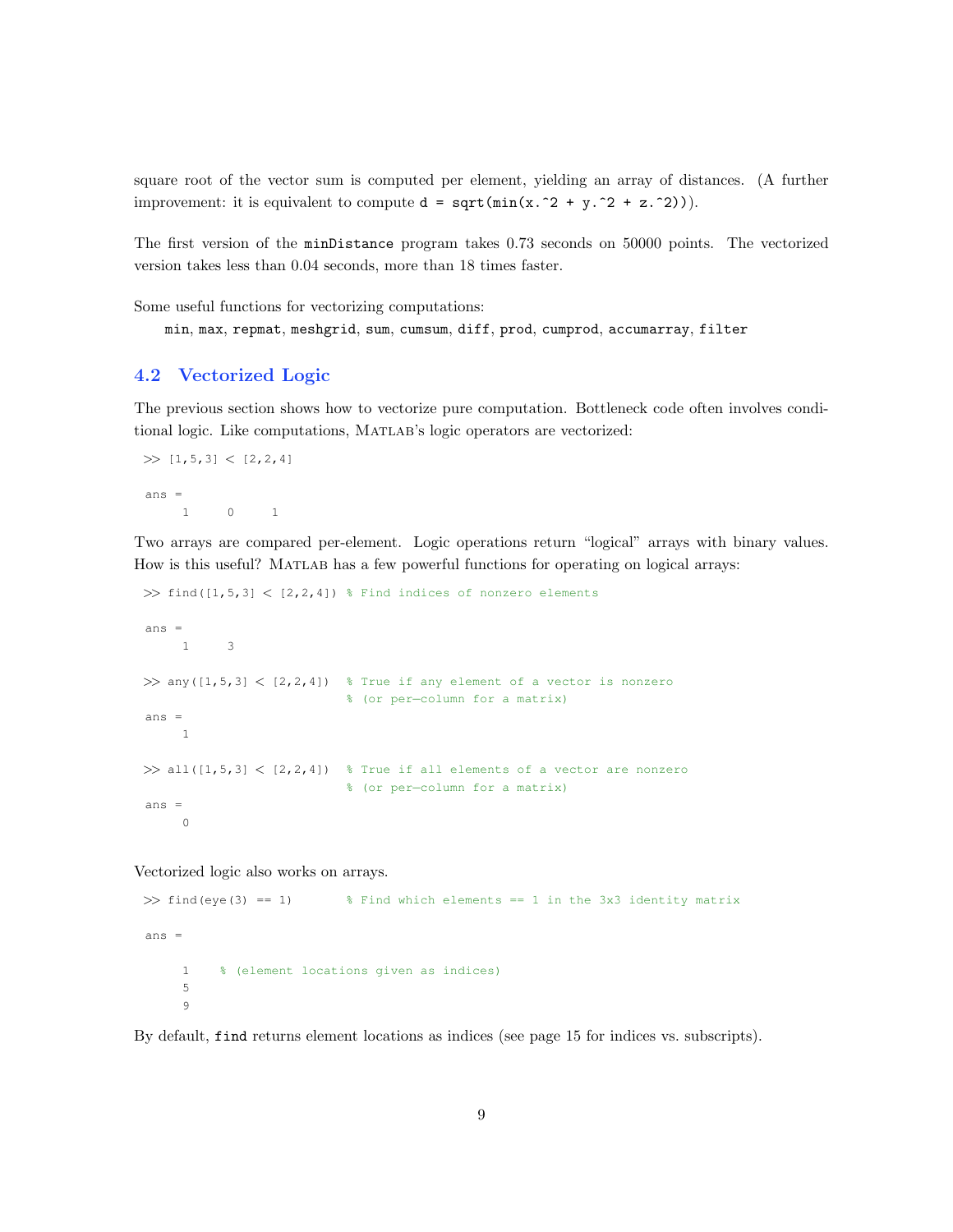# Example 1: Vector Normalization

To normalize a single vector v to unit length, one can use  $v = v/norm(v)$ . However, to use norm for set of vectors  $v(:,1), v(:,2), \ldots$  requires computing  $v(:,k)/norm(v(:,k))$  in a loop. Alternatively,

```
vMag = sqrt(sum(v.^2));
v = v./vMag(ones(1,size(v,1)),:);
```
The speed gain over a for loop is more significant as the number of vectors increases and as the number of dimensions decreases. For several thousand vectors of length 3, the vectorized approach is around 10 times faster.

#### Example 2: Removing elements

The situation often arises where array elements must be removed on some per-element condition. For example, this code removes all NaN and infinite elements from an array x:

```
i = \text{find}(\text{isnan}(x) \mid \text{isinf}(x)); % Find bad elements in x
x(i) = []; % x(i) = []
```
Alternatively,

```
i = find(~isnan(x) & ~isinf(x)); % Find elements that are not NaN and not infinite
x = x(i);<br>
% Keep those elements
```
Both of these solutions can be further streamlined by using logical indexing:

 $x(isan(x) | isinf(x)) = []$ ; % Delete bad elements or

 $x = x("isnan(x) & isisinf(x));$  % Keep good elements

# Example 3: Piecewise functions

The sinc function has a piecewise definition,

$$
\operatorname{sinc}(x) = \begin{cases} \sin(x)/x, & x \neq 0 \\ 1, & x = 0 \end{cases}
$$

. . . . . . . . . . . . . . . . . . . . . . . . . . . . . . . . . . . . . . . . . . . . . . . . . . . . . . . . . . . . . . . . . . . . . . . . . . . . . . . . . . . . . . . . . . . . . . . . . . . . .

This code uses find with vectorized computation to handle the two cases separately:

```
function y = sinc(x)% Computes the sinc function per−element for a set of x values.
 y = ones(size(x)); <br> % Set y to all ones, sinc(0) = 1i = \text{find}(x \stackrel{\sim}{=} 0); <br> \text{\&} Find nonzero x values
 y(i) = \sin(x(i)). \angle x(i); \frac{1}{2} Compute sinc where x \stackrel{\sim}{=} 0. . . . . . . . . . . . . . . . . . . . . . . . . . . . . . . . . . . . . . . . . . . . . . . . . . . . . . . . . . . . . . . . . . . . . . . . . . . . . . . . . . . . . . . . . . . . . . . . . . . . .
```
An interesting alternative is  $y = (\sin(x) + (x == 0)) \cdot / (x + (x == 0))$ .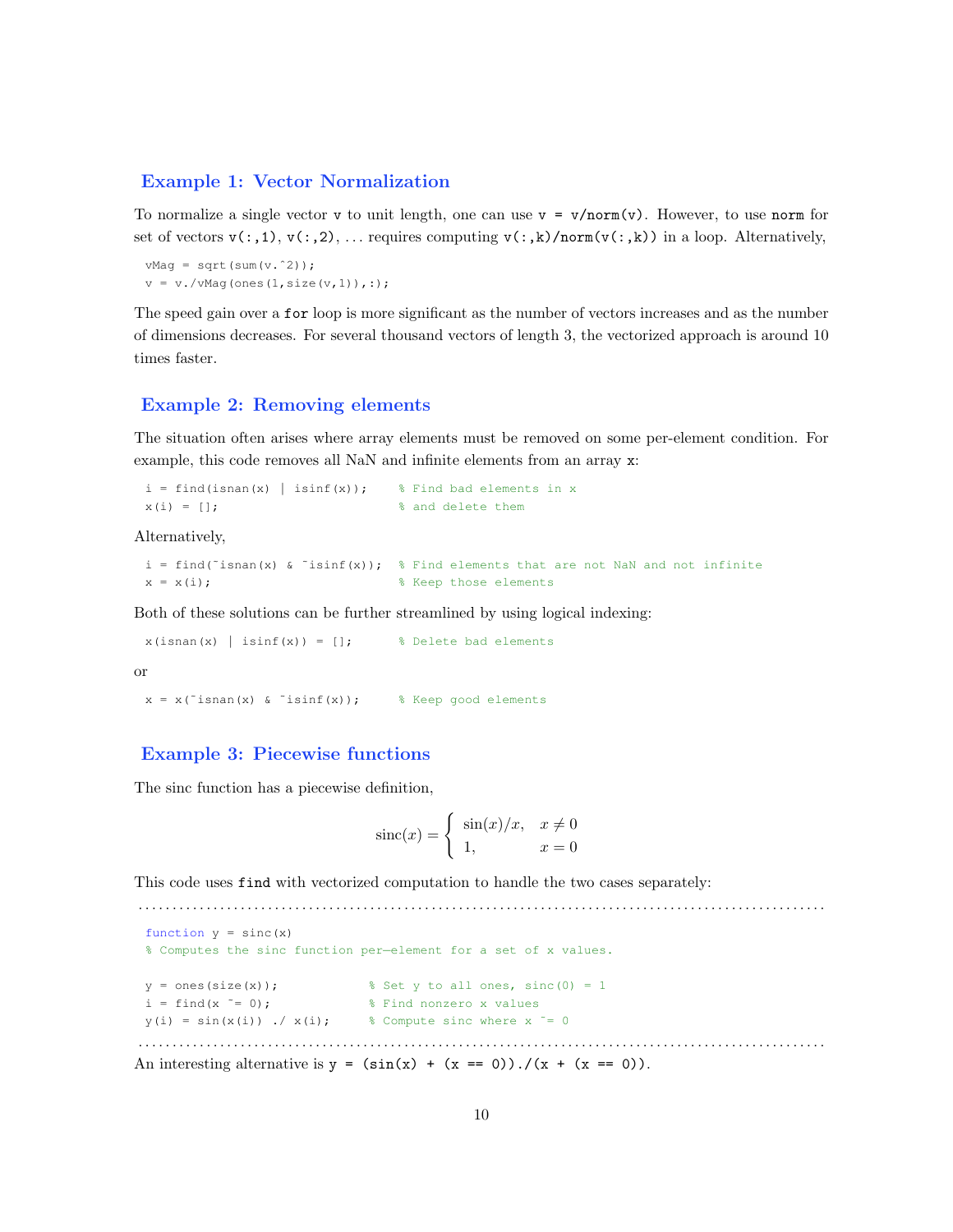# Example 4: Drawing images with meshgrid

The meshgrid function takes two input vectors and converts them to matrices by replicating the first over the rows and the second over the columns.

 $\gg$  [x, y] = meshgrid(1:5, 1:3)  $x =$ 1 2 3 4 5 1 2 3 4 5 1 2 3 4 5  $y =$ 1 1 1 1 1 2 2 2 2 2 3 3 3 3 3

The matrices above work like a map for a width  $5$ , height 3 image. For each pixel, the x-location can be read from x and the y-location from y. This may seem like a gratuitous use of memory as x and y simply record the column and row positions, but this is useful. For example, to draw an ellipse,

```
% Create x and y for a width 150, height 100 image
[x, y] = meshgrid(1:150,1:100);
% Ellipse with origin (60,50) of size 15 x 40
Img = sqrt(((x-60).^2 / 15^2) + ((y-50).^2 / 40^2)) > 1;
% Plot the image
imagesc(Img); colormap(copper);
axis image, axis off
```


Drawing lines is just a change in the formula.

 $[x, y] =$  meshgrid(1:150,1:100);  $\text{the line } y = x * 0.8 + 20$  $Img = (abs((x*0.8 + 20) - y) > 1);$ imagesc(Img); colormap(copper); axis image, axis off



Polar functions can be drawn by first converting x and y variables with the cart2pol function.

 $[x, y] =$  meshgrid(1:150,1:100); [th,r] = cart2pol(x - 75,  $y$  - 50); % Convert to polar % Spiral centered at (75,50) Img =  $sin(r/3 + th)$ ; imagesc(Img); colormap(hot); axis image, axis off

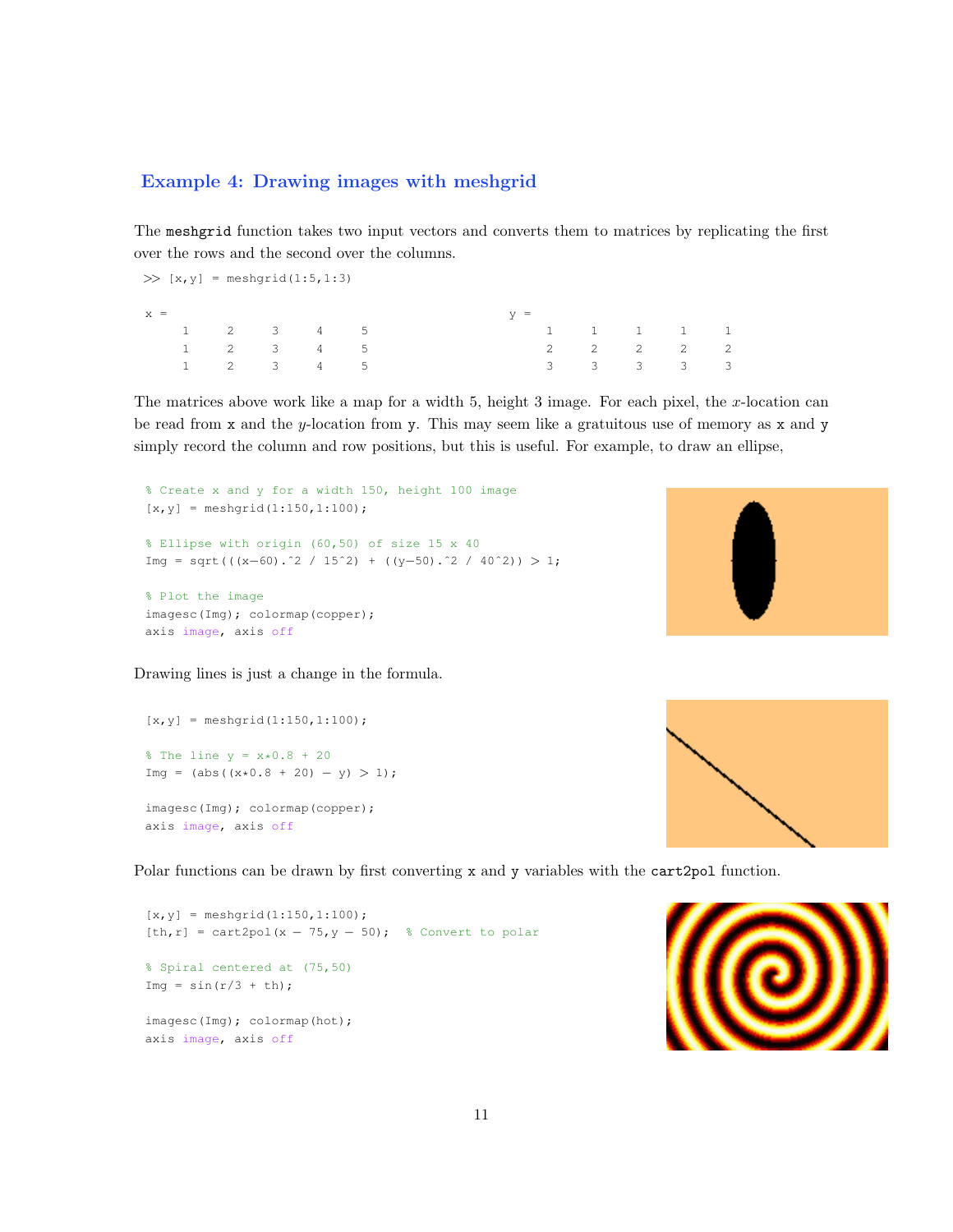#### Example 5: Polynomial interpolation

Given n points  $x_1, x_2, \ldots x_n$  and corresponding function values  $y_1, y_2, \ldots y_n$ , the coefficients  $c_0, c_1, \ldots c_{n-1}$ of the interpolating polynomial of degree  $n - 1$  can be found by solving

 $\lceil$   $x_1^{n-1}$   $x_1^{n-2}$   $\cdots$   $x_1^2$   $x_1$  1  $x_2^{n-1}$   $x_2^{n-2}$   $\cdots$   $x_2^2$   $x_2$  1 . . . . . .  $x_n^{n-1}$   $x_n^{n-2}$   $\cdots$   $x_n^2$   $x_n$  1 1  $\lceil$   $c_{n-1}$  $c_{n-2}$ . . .  $c_0$ 1 =  $\lceil$   $y_1$  $y_2$ . . . yn 1 . . . . . . . . . . . . . . . . . . . . . . . . . . . . . . . . . . . . . . . . . . . . . . . . . . . . . . . . . . . . . . . . . . . . . . . . . . . . . . . . . . . . . . . . . . . . . . . . . . . . . function  $c = polyint(x, y)$ % Given a set of points and function values x and y, % computes the interpolating polynomial.  $x = x(:);$ <br>  $x = x(:);$  $y = y(:);$  $n = length(x)$ ;  $\text{and} \quad n = Number of points$ % Construct the left−hand side matrix  $x$ Matrix = repmat(x, 1, n);  $\frac{1}{x}$  % Make an n by n matrix with x on every column powMatrix = repmat(n-1:-1:0, n, 1); % Make another n by n matrix of exponents A = xMatrix . ^ powMatrix;  $\frac{1}{2}$  8 Compute the powers  $c = A\gamma$ ;  $\approx$  Solve matrix equation for coefficients . . . . . . . . . . . . . . . . . . . . . . . . . . . . . . . . . . . . . . . . . . . . . . . . . . . . . . . . . . . . . . . . . . . . . . . . . . . . . . . . . . . . . . . . . . . . . . . . . . . . .

The strategy to construct the left-hand side matrix is to first make two  $n \times n$  matrices of bases and exponents and then put them together using the per element power operator,  $\cdot$   $\cdot$  . The repmat function ("replicate matrix") is used to make the base matrix xMatrix and the exponent matrix powMatrix.

 $x$ Matri $x =$  $\lceil$   $x(1)$   $x(1)$   $\cdots$   $x(1)$  $x(2)$   $x(2)$   $\cdots$   $x(2)$ . . . . . .  $x(n)$   $x(n)$   $\cdots$   $x(n)$ 1  $powMatrix =$  $\lceil$   $n-1$   $n-2$   $\cdots$  0  $n-1$   $n-2$   $\cdots$  0 . . . . . .  $n-1$   $n-2$   $\cdots$  0 1 

The xMatrix is made by repeating the column vector x over the columns n times. The powMatrix is a row vector with elements  $n-1, n-2, n-3, \ldots, 0$  repeated down the rows **n** times. The two matrices could also have been created with  $[powMatrix, xMatrix] = meshgrid(n-1:-1:0, x)$ .

This function is only an example; use the standard polyfit function for serious use.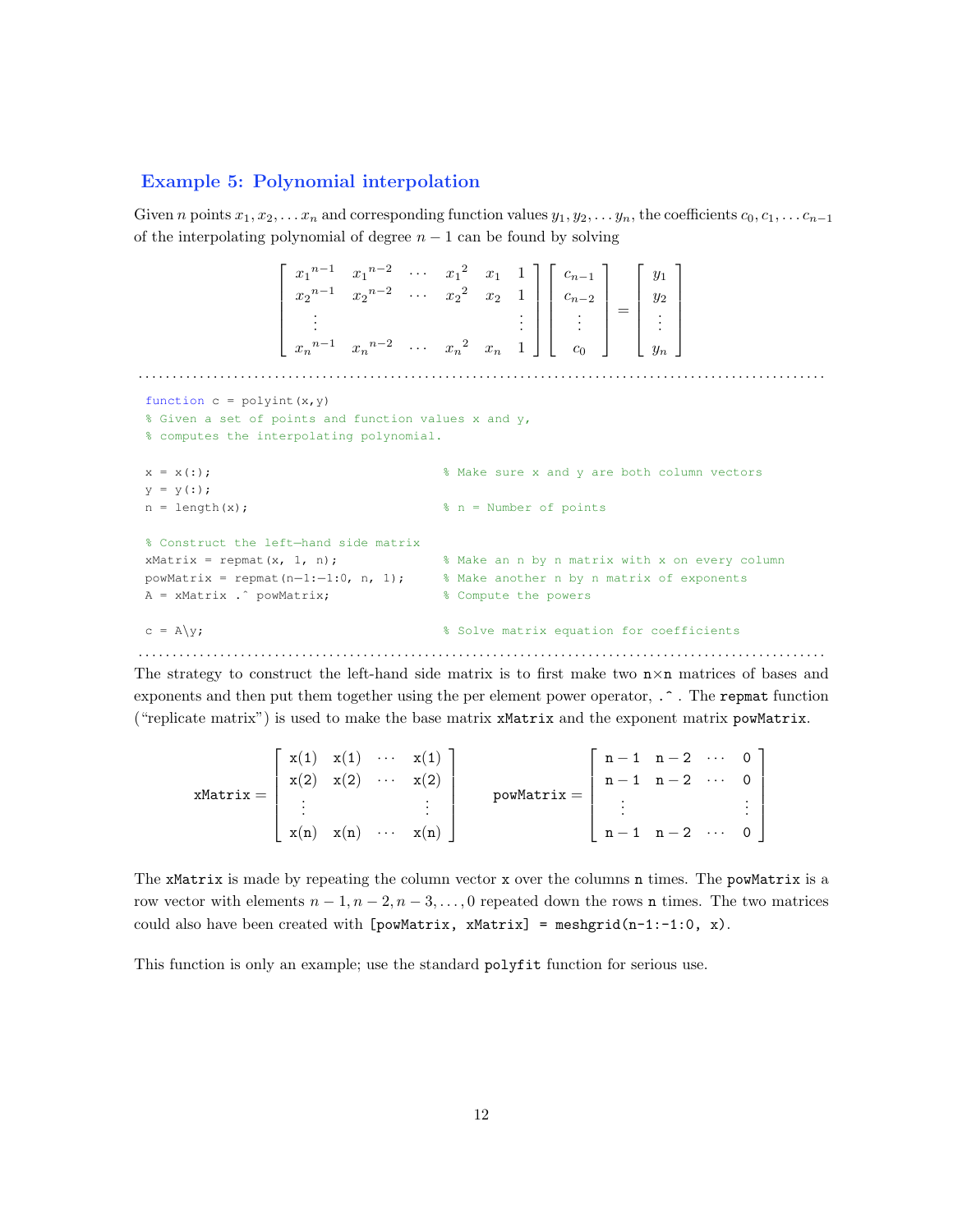5 Inlining Simple Functions

Every time an M-file function is called, the Matlab interpreter incurs some overhead. Additionally, many M-file functions begin with conditional code that checks the input arguments for errors or determines the mode of operation.

Of course, this overhead is negligible for a single function call. It should only be considered when the function being called is an M-file, the function itself is "simple," that is, implemented with only a few lines, and called frequently from within a loop.

For example, this code calls the M-file function median repeatedly to perform median filtering:

```
. . . . . . . . . . . . . . . . . . . . . . . . . . . . . . . . . . . . . . . . . . . . . . . . . . . . . . . . . . . . . . . . . . . . . . . . . . . . . . . . . . . . . . . . . . . . . . . . . . . . .
 % Apply the median filter of size 5 to signal x
 y = zeros(size(x)); % Preallocate
 for k = 3:length(x)-2
      y(k) = median(x(k-2:k+2));end
. . . . . . . . . . . . . . . . . . . . . . . . . . . . . . . . . . . . . . . . . . . . . . . . . . . . . . . . . . . . . . . . . . . . . . . . . . . . . . . . . . . . . . . . . . . . . . . . . . . . .
```
Given a 2500-sample array for x, the overall run time is 0.42 seconds.

"Inlining a function" means to replace a call to the function with the function code itself. Beware that inlining should not be confused with Matlab's "inline" function datatype. Studying median.m (type "edit median" on the console) reveals that most of the work is done using the built-in sort function. The median call can be inlined as

```
. . . . . . . . . . . . . . . . . . . . . . . . . . . . . . . . . . . . . . . . . . . . . . . . . . . . . . . . . . . . . . . . . . . . . . . . . . . . . . . . . . . . . . . . . . . . . . . . . . . . .
 % Apply the median filter of size 5 to signal x
 y = zeros(size(x)); % Preallocate
 for k = 3:length(x) -2
     tmp = sort(x(k−2:k+2));
     y(k) = \text{tmp}(3); % y(k) = \text{median}(x(k-2:k+2));end
```
. . . . . . . . . . . . . . . . . . . . . . . . . . . . . . . . . . . . . . . . . . . . . . . . . . . . . . . . . . . . . . . . . . . . . . . . . . . . . . . . . . . . . . . . . . . . . . . . . . . . . Now the overall run time is 0.047 seconds, nearly 9 times faster. Furthermore, by inlining median, it can be specifically tailored to evaluating 5-sample medians. But this is only an example; if the Signal Processing Toolbox is available,  $y = \text{medfilt1}(x, 5)$  is much faster.

A surprising number of Matlab's functions are implemented as M-files, of which many can be inlined in just a few lines. In MATLAB  $5.3$  (R11), the following functions are worth inlining:

conv, cross, fft2, fliplr, flipud, ifft, ifft2, ifftn, ind2sub, ismember, linspace, logspace, mean, median, meshgrid, poly, polyval, repmat, roots, rot90, setdiff, setxor, sortrows, std, sub2ind, union, unique, var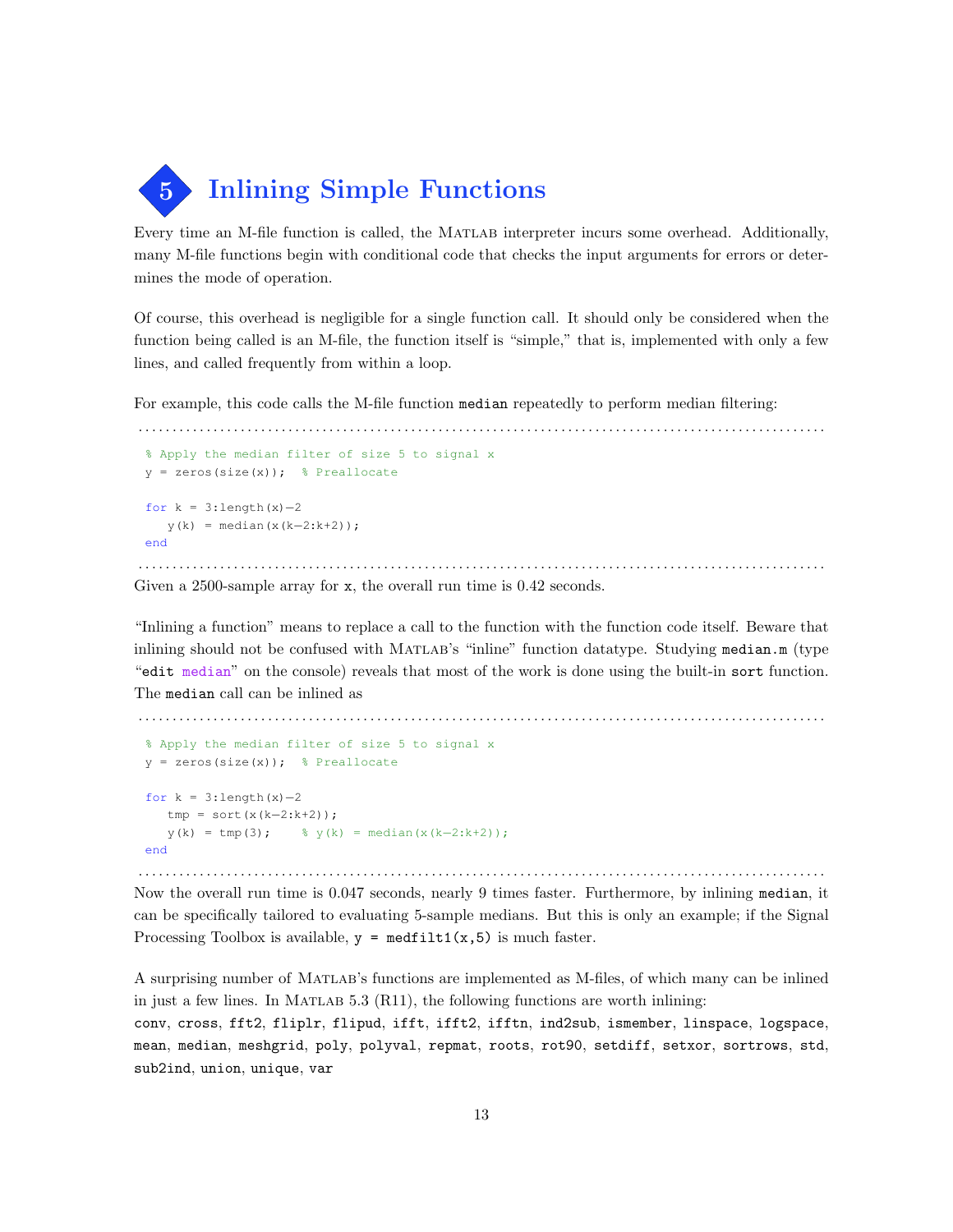The list above is for MATLAB R11; some of these functions have since become built-in. Use the which command or try "edit function name" to determine whether a function is implemented as an M-file.

For example, in MATLAB R11 and earlier, ifft was implemented by simply calling fft and conj. If x is a one-dimensional array,  $y = ifft(x)$  can be inlined with  $y = conj(fft(conj(x)))/length(x)$ .

Another example:  $b = unique(a)$  can be inlined with

b = sort(a(:)); b( b((1:end-1)') == b((2:end)') ) = [];

While repmat has the generality to operate on matrices, it is often only necessary to tile a vector or just a scalar. To repeat a column vector y over the columns n times,

 $A = y(:, ones(1,n));$  % Equivalent to  $A = \text{repmat}(y,1,n);$ 

To repeat a row vector x over the rows m times,

 $A = x(\text{ones}(1,m),:);$  <br> & Equivalent to  $A = \text{repmat}(x,m,1);$ 

To repeat a scalar  $s$  into an  $m \times n$  matrix,

 $A = s(\text{ones}(m,n));$  % Equivalent to  $A = \text{repmat}(s,m,n);$ 

This method avoids the overhead of calling an M-file function. It is never slower than repmat (critics should note that repmat.m itself uses this method to construct mind and nind). For constructing matrices with constant value, there are other efficient methods, for example,  $s+zeros(m,n)$ .

Warning: Don't go overboard. Inlining functions is only beneficial when the function is simple and when it is called frequently. Doing it unnecessarily obfuscates the code.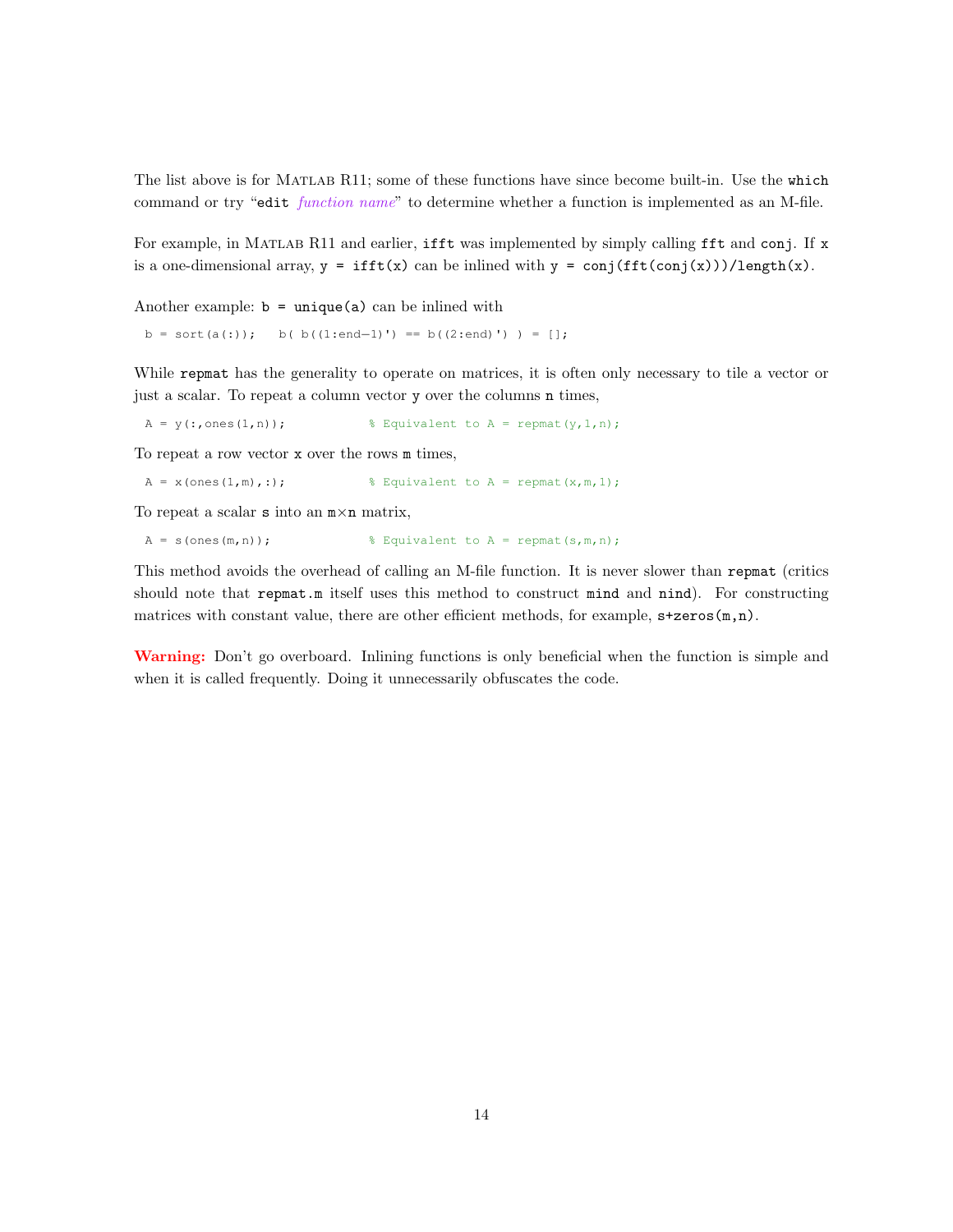

Referencing in Matlab is varied and powerful enough to deserve a section of discussion. Good understanding of referencing enables vectorizing a broader range of programming situations.

#### Subscripts vs. Indices

Subscripts are the most common method used to refer to matrix elements, for example, A(3,9) refers to row 3, column 9. Indices are an alternative referencing method. Consider a  $10 \times 10$  matrix A. Internally, MATLAB stores the matrix data linearly as a one-dimensional, 100-element array of data in column-major order.

|   | 11 | - 21 | $\sim$ 100 $\sim$ 100 $\sim$ | 81 | 91  |
|---|----|------|------------------------------|----|-----|
|   | 12 | -22  |                              | 82 | 92  |
| 3 | 13 | -23  |                              | 83 | 93  |
|   |    |      |                              |    |     |
|   | 20 | 30   | $\cdots$                     | 90 | 100 |

An index refers to an element's position in this one-dimensional array. Using an index, A(83) also refers to the element on row 3, column 9.

It is faster to scan down columns than over rows. The column-major order means that elements of a column are closer together in memory than elements of a row, which promotes cache efficiency.

Conversion between subscripts and indices can be done with the sub2ind and ind2sub functions. However, because these are M-file functions rather than fast built-in operations, it is more efficient to compute conversions directly. For a two-dimensional matrix  $A$  of size  $M \times N$ , the conversions between subscript  $(i, j)$  and index (index) are

 $A(i, j) \qquad \leftrightarrow \quad A(i + (j-1)*M)$ 

 $A(index) \leftrightarrow A(rem(index-1,M)+1, floor((index-1)/M)+1)$ 

Indexing extends to N-D matrices as well, with indices increasing first through the columns, then through the rows, through the third dimension, and so on. Subscript notation extends intuitively,

 $A(\ldots, dim4, dim3, row, col).$ 

### Vectorized Subscripts

It is useful to work with submatrices rather than individual elements. This is done with a vector of indices or subscripts. If A is a two-dimensional matrix, a vector subscript reference has the syntax

A(rowv, colv)

where rowy is a vector of rows with M elements and colv is a vector of columns with N elements. Both may be of any length and their elements may be in any order. If either is a matrix, it is reshaped to a vector. There is no difference between using row vectors or column vectors in vector subscripts.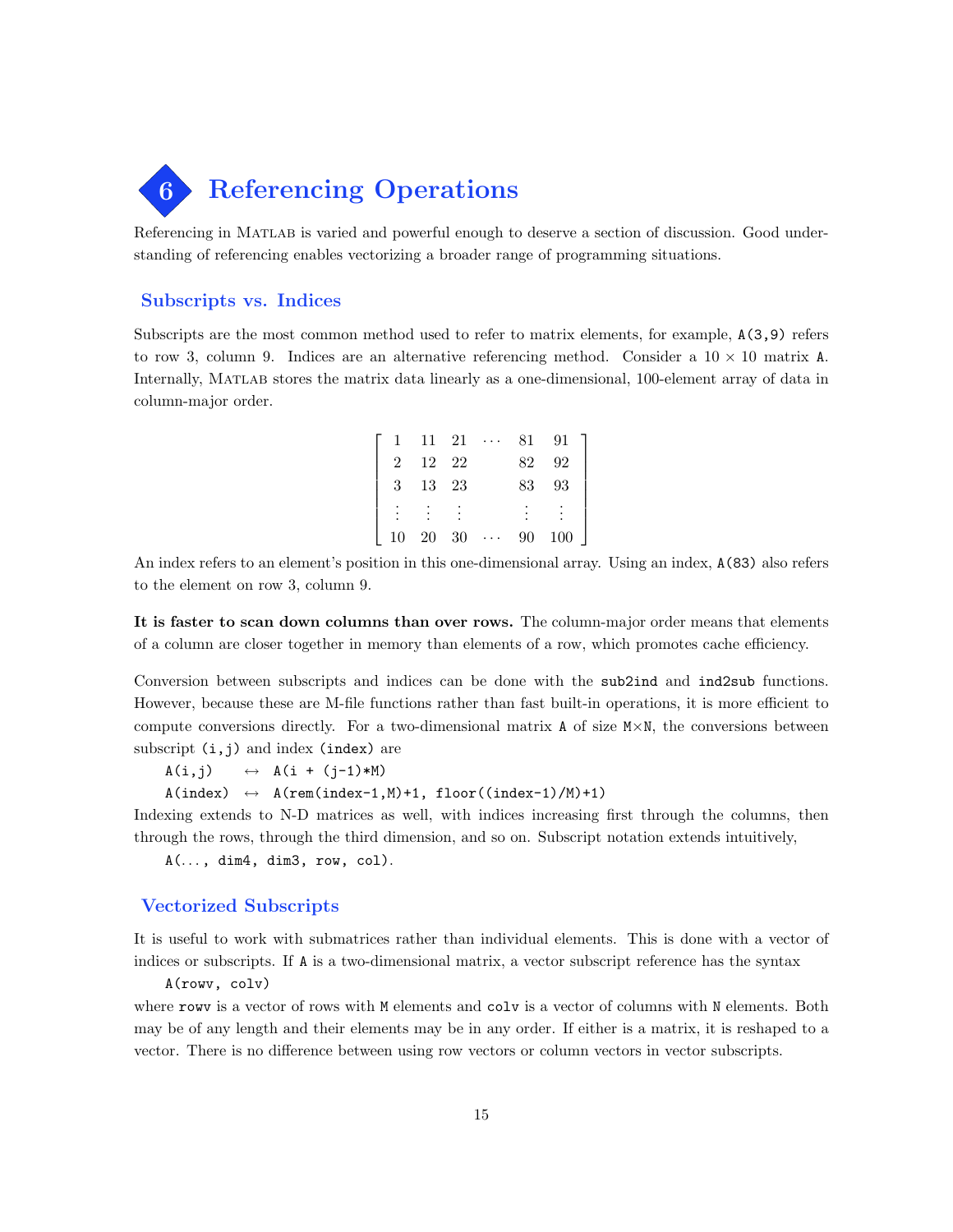On the right-hand side of an operation (that is, on the right side of the =), a vector subscript reference returns a submatrix of elements of size M×N:

$$
\begin{bmatrix}\nA(\text{rowv}(1), \text{colv}(1)) & A(\text{rowv}(1), \text{colv}(2)) & A(\text{rowv}(1), \text{colv}(3)) & \cdots & A(\text{rowv}(1), \text{colv}(N)) \\
A(\text{rowv}(2), \text{colv}(1)) & A(\text{rowv}(2), \text{colv}(2)) & A(\text{rowv}(2), \text{colv}(3)) & \cdots & A(\text{rowv}(2), \text{colv}(N)) \\
\vdots & \vdots & \vdots & \vdots \\
A(\text{rowv}(M), \text{colv}(1)) & A(\text{rowv}(M), \text{colv}(2)) & A(\text{rowv}(M), \text{colv}(3)) & \cdots & A(\text{rowv}(M), \text{colv}(N))\n\end{bmatrix}
$$

If the vector subscripted matrix is on the left-hand side, the right-hand side result must M×N or scalar size. If any elements in the destination reference are repeated, for example, this ambiguous assignment of A(1,2) and A(2,2),

 $A([1,2],[2,2]) = [1,2;3,4]$  $A(1,2)$   $A(1,2)$  $A(2, 2)$   $A(2, 2)$ 1 =  $\left[\begin{array}{cc} 1 & 2 \\ 3 & 4 \end{array}\right]$ 

it is the value in the source array with the greater index that dominates.

```
\gg A = zeros(2); A([1,2],[2,2]) = [1,2;3,4]
A =0 2
    0 4
```
Vector subscript references extend intuitively in higher dimensions.

# Vector Indices

Multiple elements can also be referenced with vector indices.

A(indexv)

where indexv is an array of indices. On the right-hand side, a vector index reference returns a matrix the same size as indexv. For example, if indexv is a  $3 \times 4$  matrix,  $A$ (indexv) is the  $3 \times 4$  matrix

$$
A(indexv) = \left\lceil \begin{array}{ll} A(indexv(1,1)) & A(indexv(1,2)) & A(indexv(1,3)) & A(indexv(1,4)) \\ A(indexv(2,1)) & A(indexv(2,2)) & A(indexv(2,3)) & A(indexv(3,4)) \\ A(indexv(3,1)) & A(indexv(3,2)) & A(indexv(3,3)) & A(indexv(3,4)) \end{array} \right\rceil
$$

While vector subscripts are limited to referring to block-shaped submatrices, vector indices can refer to any shape.

If a vector index reference is on the left-hand side, the right-hand side must return a matrix of the same size as indexv or a scalar. As with vector subscripts, ambiguous duplicate assignments use the value with greater source index.

```
\gg A = zeros(2); A([3,4,3,4]) = [1,2,3,4]
A =0 3
    0 4
```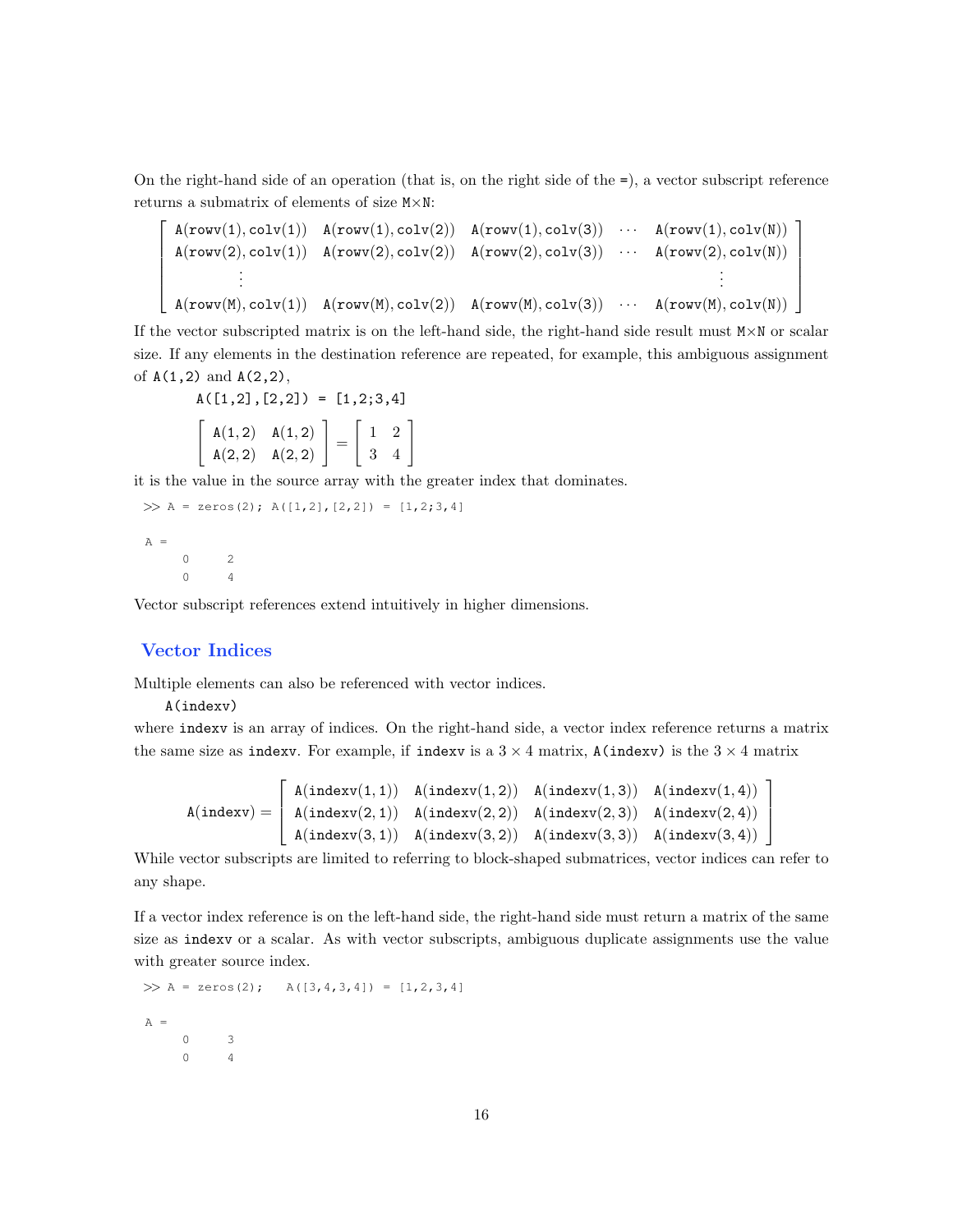### Reference Wildcards

Using the wildcard, :, in a subscript refers to an entire row or column. For example,  $A(:,1)$  refers to every row in column one–the entire first column. This can be combined with vector subscripts,  $A([2,4],: )$  refers to the second and fourth rows.

When the wildcard is used in a vector index, the entire matrix is referenced. On the right-hand side, this always returns a column vector.

 $A(:) = column vector$ 

This is frequently useful: for example, if a function input must be a row vector, the user's input can be quickly reshaped into row vector with  $A(:)$ .' (make a column vector and transpose to a row vector).

 $A(.)$  on the left-hand side assigns all the elements of A, but does not change its size. For example,  $A(:) = 8$  changes all elements of matrix A to 8.

# Logical Indexing

Given a logical array mask with the same size as A,

A(mask)

refers to all elements of A where the corresponding element of mask is 1 (true). It is equivalent to A(find(mask)). A common usage of logical indexing is to refer to elements based on a per-element condition, for example,

 $A(abs(A) < 1e-3) = 0$ 

sets all elements with magnitude less than  $10^{-3}$  to zero. Logical indexing is also useful to select nonrectangular sets of elements, for example,

```
A(logical(eye(size(A))))
```
references the diagonal elements of A. Note that for a right-hand side reference, it is faster to use diag(A) to get the diagonal of A.

# Deleting Submatrices with [ ]

Elements in a matrix can be deleted by assigning the empty matrix. For example,  $A([3,5]) = []$ deletes the third and fifth element from A. If this is done with index references, the matrix is reshaped into a row vector.

It is also possible to delete with subscripts if all but one subscript are the wildcard.  $A(2,:) = []$ deletes the second row. Deletions like  $A(2,1) = []$  or even  $A(2,1:end) = []$  are illegal.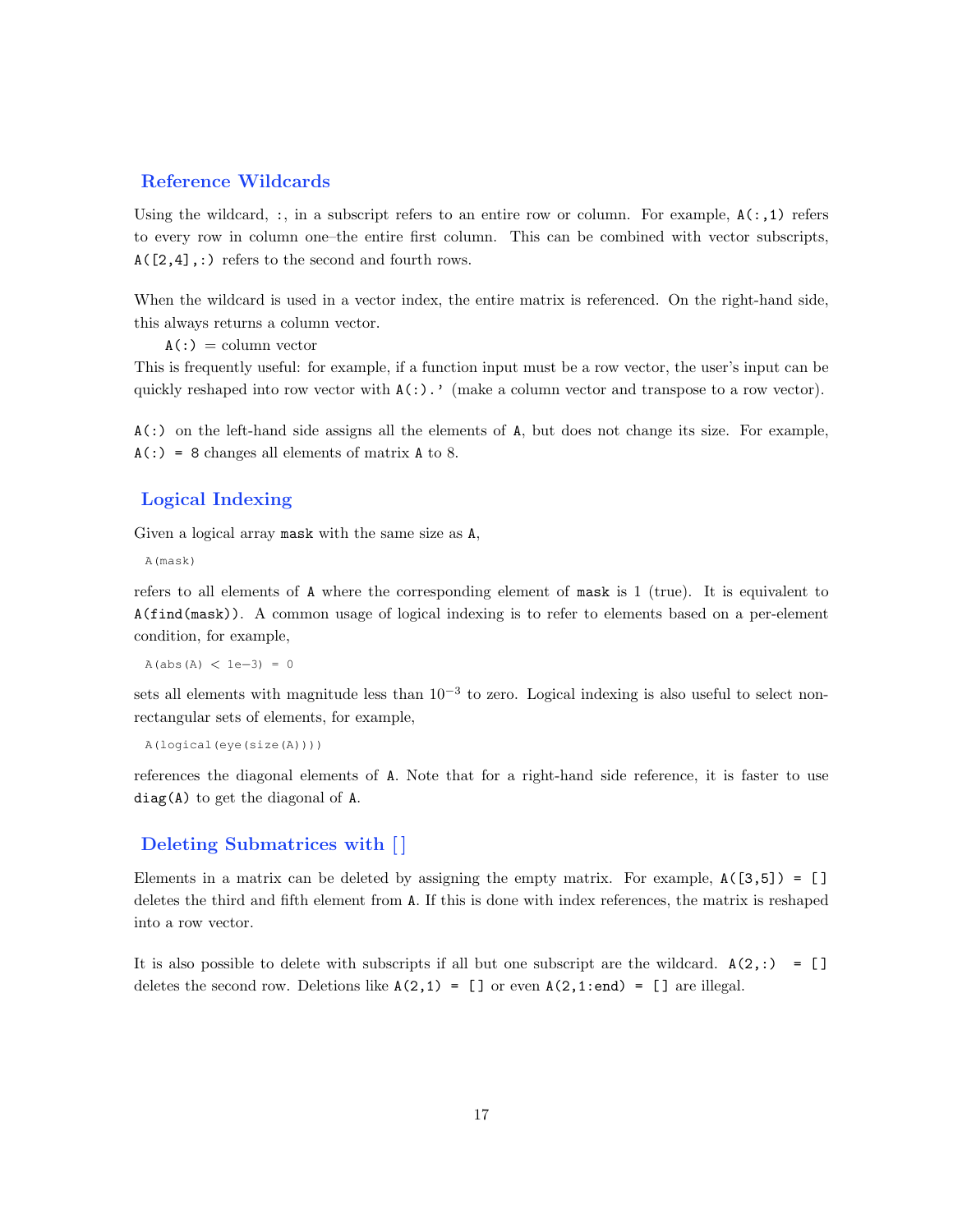

Numerical approximation of integrals is usually done with quadrature formulas, which have the form

$$
\int_a^b f(x) dx \approx \sum_k w_k f(x_k),
$$

where the  $x_k$  are called the nodes or abscissas and  $w_k$  are the associated weights. Simpson's rule is

$$
\int_{a}^{b} f(x) dx \approx \frac{h}{3} [f(a) + 4f(a+h) + f(b)], \qquad h = \frac{b-a}{2}.
$$

Simpson's rule is a quadrature formula with nodes a,  $a + h$ , b and node weights  $\frac{h}{3}$ ,  $\frac{4h}{3}$ ,  $\frac{h}{3}$ .

MATLAB offers quad and quadl for quadrature in one dimension. These functions are robust and precise, however, they are not very efficient. Both use an adaptive refinement procedure to reduce the number of function calls. However, as quad and quadl are recursive M-file functions, the algorithmic overhead is significant. Furthermore, the adaptive algorithm gains little from vectorization.

If an application requires approximating an integral whose integrand can be efficiently vectorized, using nonadaptive quadrature may improve speed.

```
. . . . . . . . . . . . . . . . . . . . . . . . . . . . . . . . . . . . . . . . . . . . . . . . . . . . . . . . . . . . . . . . . . . . . . . . . . . . . . . . . . . . . . . . . . . . . . . . . . . . .
% Approximate Fourier series coefficients for exp(sin(x)ˆ6) for frequencies −20 to 20
for n = -20:20c(n + 21) = quad(inline('exp(sin(x).^6).*exp(-i*x*n)','x','n'),0,pi,1e-4,[],n);
end
```
. . . . . . . . . . . . . . . . . . . . . . . . . . . . . . . . . . . . . . . . . . . . . . . . . . . . . . . . . . . . . . . . . . . . . . . . . . . . . . . . . . . . . . . . . . . . . . . . . . . . . This code runs in 5.16 seconds. In place of quad, using Simpson's composite rule with  $N = 199$  nodes yields results with comparable accuracy and allows for vectorized computation. Since the integrals are all over the same interval, the nodes and weights only need to be constructed once.

. . . . . . . . . . . . . . . . . . . . . . . . . . . . . . . . . . . . . . . . . . . . . . . . . . . . . . . . . . . . . . . . . . . . . . . . . . . . . . . . . . . . . . . . . . . . . . . . . . . . .

```
N = 199; h = pi/(N-1);x = (0:h:pi).'; \frac{1}{2} & Nodes
w = \text{ones}(1, N); w(2:2:N-1) = 4; w(3:2:N-2) = 2; w = w*h/3; % Weights
for n = -20:20c(n + 21) = w * ( exp(sin(x).^6).*exp(-i*x*n));
end
```
This version of the code runs in 0.02 seconds (200 times faster). The quadrature is performed by the dot product multiplication with **w**. It can be further optimized by replacing the for loop with one vector-matrix multiply:

. . . . . . . . . . . . . . . . . . . . . . . . . . . . . . . . . . . . . . . . . . . . . . . . . . . . . . . . . . . . . . . . . . . . . . . . . . . . . . . . . . . . . . . . . . . . . . . . . . . . .

[n,x] = meshgrid(−20:20, 0:h:pi);  $c = w * ( exp(sin(x).^6).*exp(-i*x.*n))$ ;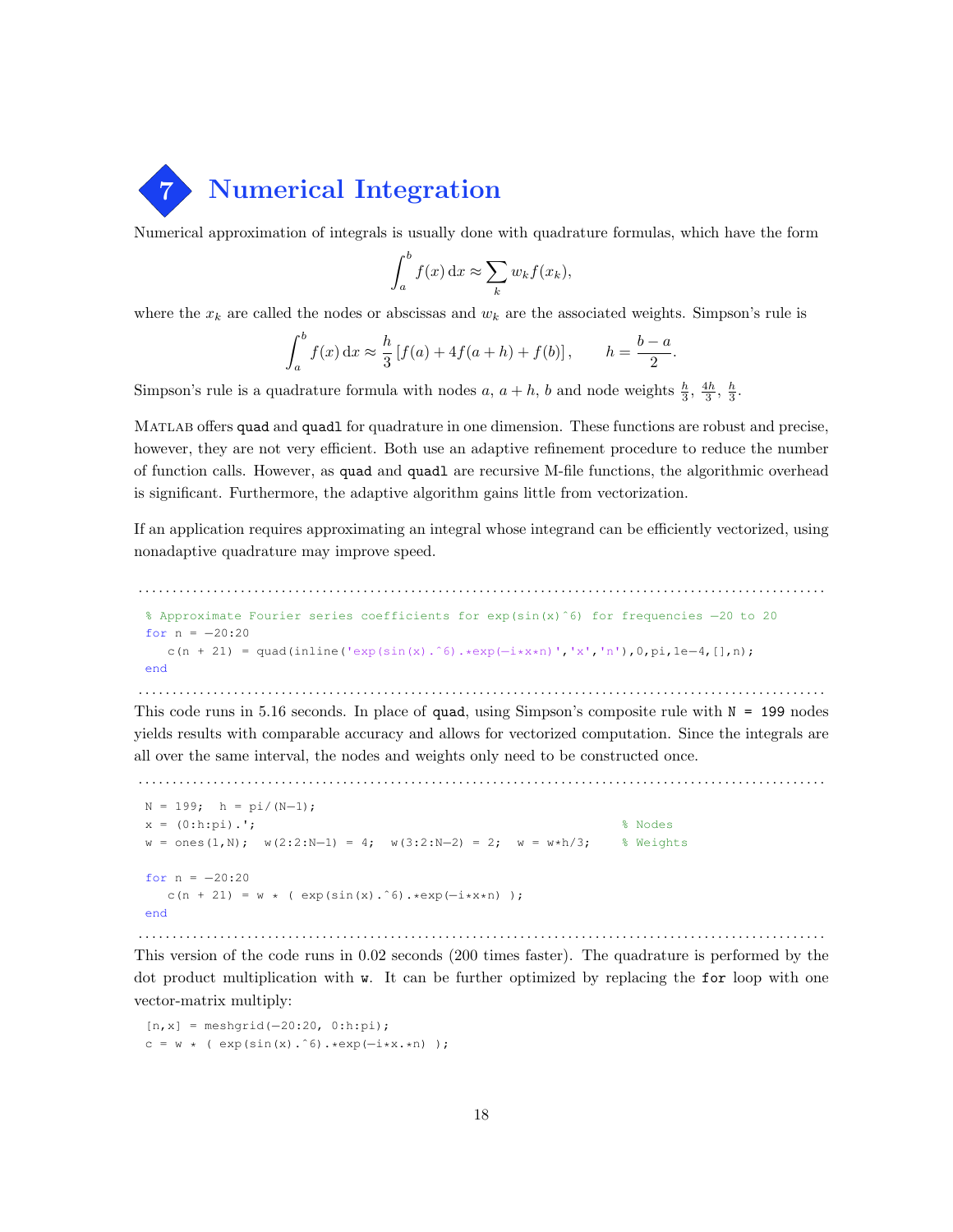# 7.1 One-Dimensional Integration

 $\int_a^b f(x) dx$  is approximated by composite Simpson's rule with

```
h = (b - a)/(N-1);
x = (a:h:b) . ';
w = \text{ones}(1, N); \quad w(2:2:N-1) = 4; \quad w(3:2:N-2) = 2; \quad w = w*h/3;I = w * f(x); % Approximately evaluate the integral
```
where  $N$  is an odd integer specifying the number of nodes.

A good higher-order choice is composite  $4<sup>th</sup>$ -order Gauss-Lobatto [3], based on the approximation

$$
\int_{-1}^{1} f(x) dx \approx \frac{1}{6} f(-1) + \frac{5}{6} f(-\frac{1}{\sqrt{5}}) + \frac{5}{6} f(\frac{1}{\sqrt{5}}) + \frac{1}{6} f(1).
$$

```
N = max(3*round((N-1)/3), 3) + 1; % Adjust N to the closest valid choice
h = (b - a)/(N-1);
d = (3/\sqrt{5}) - 1*h/2;x = (a:h:b) \cdot; x(2:3:N-2) = x(2:3:N-2) - d; x(3:3:N-1) = x(3:3:N-1) + d;
w = ones(1,N); w(4:3:N-3) = 2; w([2:3:N-2,3:3:N-1]) = 5; w = w*h/4;
I = w * f(x); % Approximately evaluate the integral
```
The number of nodes N must be such that  $(N-1)/3$  is an integer. If not, the first line adjusts N to the closest valid choice. It is usually more accurate than Simpson's rule when  $f$  has six continuous derivatives,  $f \in C^6(a, b)$ .

A disadvantage of this nonadaptive approach is that the accuracy of the result is only indirectly controlled by the parameter N. To guarantee a desired accuracy, either use a generously large value for N or if possible determine the error bounds [5, 6]

$$
Simpson's rule error \leq \frac{(b-a)h^4}{180} \max_{a \leq \eta \leq b} \left| f^{(4)}(\eta) \right| \text{ provided } f \in C^4(a, b),
$$
  

$$
4^{th}\text{-order Gauss-Lobatto error} \leq \frac{27(b-a)h^6}{56000} \max_{a \leq \eta \leq b} \left| f^{(6)}(\eta) \right| \text{ provided } f \in C^6(a, b),
$$

where  $h = \frac{b-a}{N-1}$ . Note that these bounds are valid only when the integrand is sufficiently differentiable: f must have four continuous derivatives for the Simpson's rule error bound, and six continuous derivatives for Gauss-Lobatto.

For most purposes, composite Simpson's rule is a sufficient default choice. Depending on the integrand, other choices can improve accuracy:

- Use higher-order quadrature formulas if the integrand has many continuous derivatives.
- Use lower-order if the integrand function is not smooth.
- Use the substitution  $u = \frac{1}{1-x}$  or Gauss-Laguerre quadrature for infinite-domain integrals like  $\int_0^\infty$ .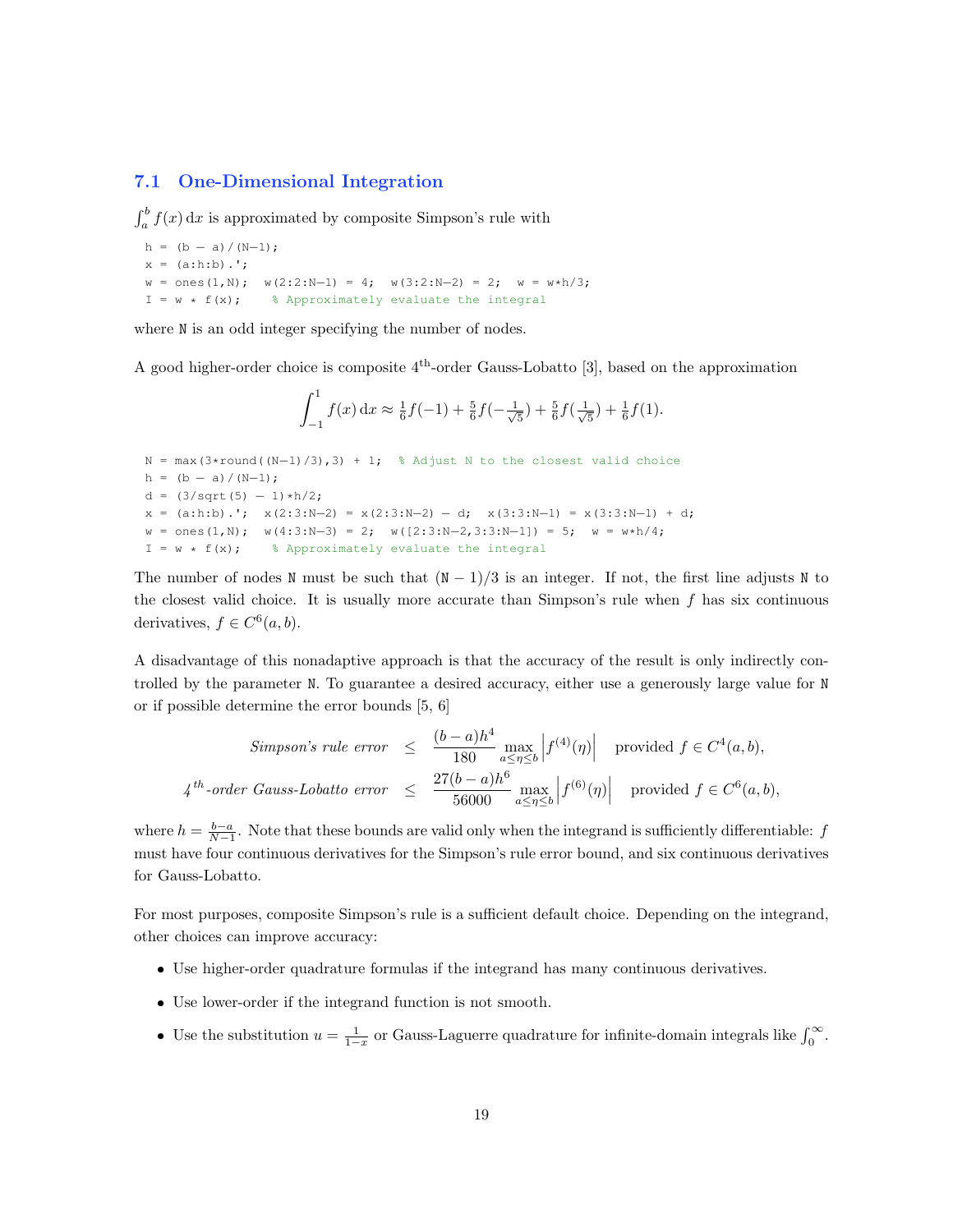#### 7.2 Multidimensional Integration

An approach for evaluating double integrals of the form  $\int_a^b \int_c^d f(x, y) dy dx$  is to apply one-dimensional quadrature to the outer integral  $\int_a^b F(x) dx$  and then for each x use one-dimensional quadrature over the inner dimension to approximate  $F(x) = \int_c^d f(x, y) dy$ . The following code does this with composite Simpson's rule with Nx×Ny nodes:

```
%%% Construct Simpson nodes and weights over x %%
h = (b - a)/(Nx-1);
x = (a:h:b) \cdot ';
wx = ones(1,Nx); wx(2:2:Nx-1) = 4; wx(3:2:Nx-2) = 2; wx = w*h/3;
%%% Construct Simpson nodes and weights over y %%%
h = (d - c)/(Ny-1);
y = (c:h:d) .';
wy = ones(1,Ny); wy(2:2:Ny−1) = 4; wy(3:2:Ny−2) = 2; wy = w*h/3;
%%% Combine for two−dimensional integration %%%
[x, y] = \text{meshgrid}(x, y); x = x(:); y = y(:);w = wy.'*wx; w = w(:).';
I = w * f(x, y); % Approximately evaluate the integral
```
Similarly for three-dimensional integrals, the weights are combined with

 $[x, y, z] = \text{meshgrid}(x, y, z);$   $x = x(:);$   $y = y(:);$   $z = z(:);$  $w = wy.'$  \*wx;  $w = w(:)$  \*wz;  $w = w(:)$ .';

When the integration region is complicated or of high dimension, Monte Carlo integration techniques are appropriate. The disadvantage is that an N-point Monte Carlo quadrature has error on the order  $O(\frac{1}{\sqrt{2}})$  $\frac{1}{N}$ ), so many points are necessary even for moderate accuracy. Nevertheless, the basic Monte Carlo idea is straightforward and of practical value. Suppose that N points,  $x_1, x_2, \ldots, x_N$ , are uniformly randomly selected in a multidimensional volume  $\Omega$ . Then

$$
\int_{\Omega} f \, \mathrm{d}V \approx \frac{\int_{\Omega} \mathrm{d}V}{N} \sum_{n=1}^{N} f(x_n).
$$

To integrate a complicated volume W that is difficult to sample uniformly, find an easier volume  $\Omega$  that contains  $W$  and can be sampled [4]. Then

$$
\int_{W} f \, dV = \int_{\Omega} f \cdot \chi_{W} \, dV \approx \frac{\int_{\Omega} dV}{N} \sum_{n=1}^{N} f(x_{n}) \chi_{W}(x_{n}), \qquad \chi_{W}(x) = \begin{cases} 1, & x \in W, \\ 0, & x \notin W. \end{cases}
$$

 $\chi_W(x)$  is the *indicator function* of W:  $\chi_W(x) = 1$  when x is within volume W and  $\chi_W(x) = 0$  otherwise. Multiplying the integrand by  $\chi_W$  sets contributions from outside of W to zero.

For example, consider finding the center of mass of the shape W defined by  $\cos\left(2\sqrt{x^2+y^2}\right)x \leq y$ and  $x^2 + y^2 \le 4$ . Given the integrals  $M = \int_W dA$ ,  $M_x = \int_W x dA$ , and  $M_y = \int_W y dA$ , the center of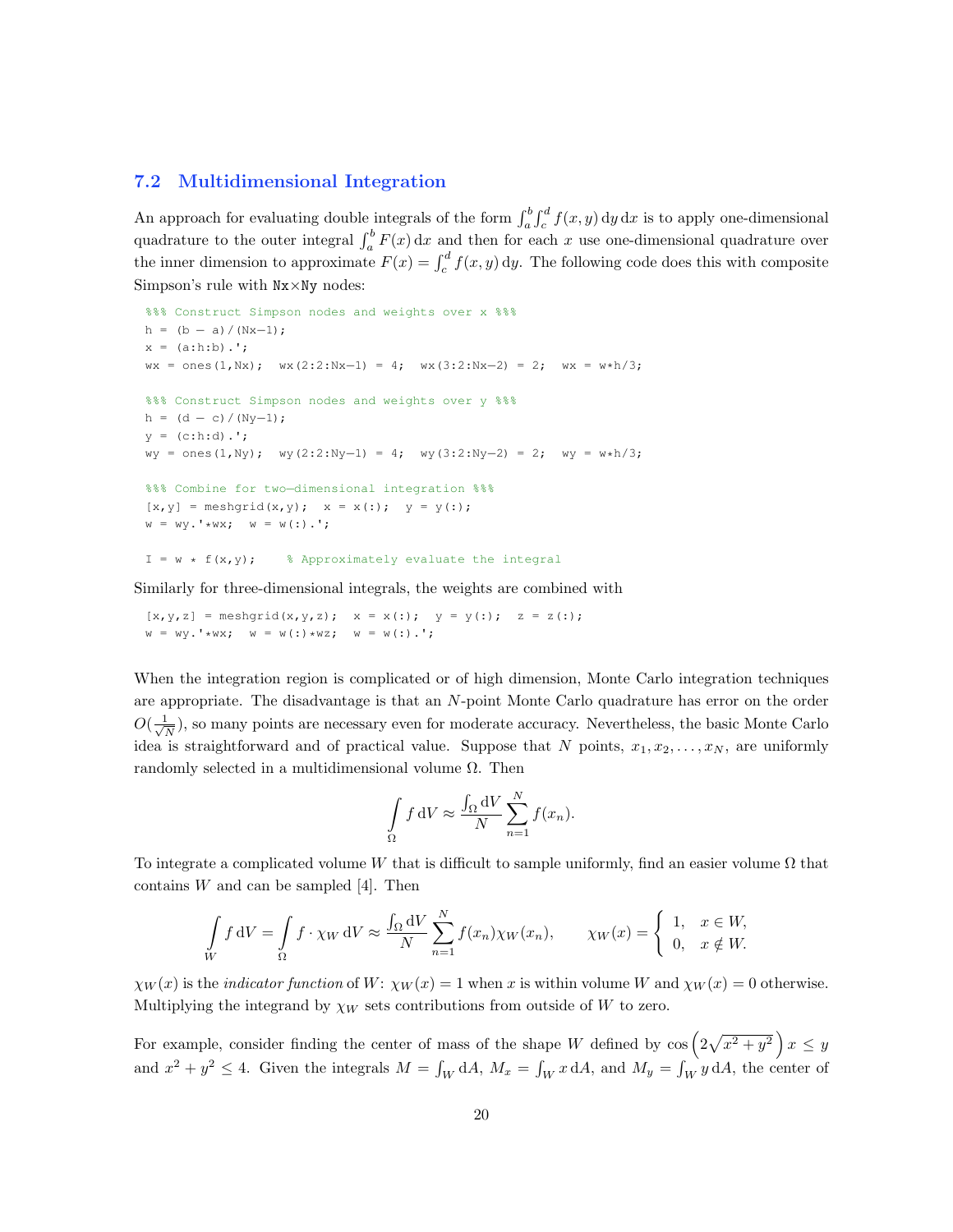mass is  $(\frac{M_x}{M}, \frac{M_y}{M})$ . The region is contained in the rectangle  $\Omega$  defined by  $-2 \le x \le 2$  and  $-2 \le y \le 2$ . The following code estimates  $M$ ,  $M_x$ , and  $M_y$ :

```
%%% Uniformly randomly sample points (x, y) in \Omega %%
x = 4*rand(N, 1) - 2;y = 4*rand(N,1) - 2;%%% Restrict the points to region W %%%
i = (\cos(2*sqrt(x.^2 + y.^2)).*x \le y \& x.^2 + y.^2 \le 4);x = x(i); y = y(i);%%% Approximately evaluate the integrals %%
area = 4*4; \frac{1}{2} \frac{1}{2} \frac{1}{2} The area of rectangle \OmegaM = (\text{area}/N) \cdot \text{length}(x);Mx = (area/N) * sum(x);My = (area/N) * sum(y);
```


Region W sampled with  $N = 1500$ . The center of mass is  $\approx (0.5, 0.7)$ .

More generally, if W is a two-dimensional region contained in the rectangle defined by  $a \leq x \leq b$  and  $c \leq y \leq d$ , the following code approximates  $\int_W f \, dA$ :

 $x = a + (b-a) * \text{rand}(N,1);$  $y = c + (d-c) * rand(N,1);$  $i =$  logical(indicatorW(x, y));  $x = x(i); y = y(i);$  $area = (b-a)*(d-c);$ I =  $(\text{area}/N)$  \* sum(f(x,y)); % Approximately evaluate the integral

where indicatorW(x,y) is the indicator function  $\chi_W(x, y)$  for region W.

For refinements and variations of Monte Carlo integration, see for example [1].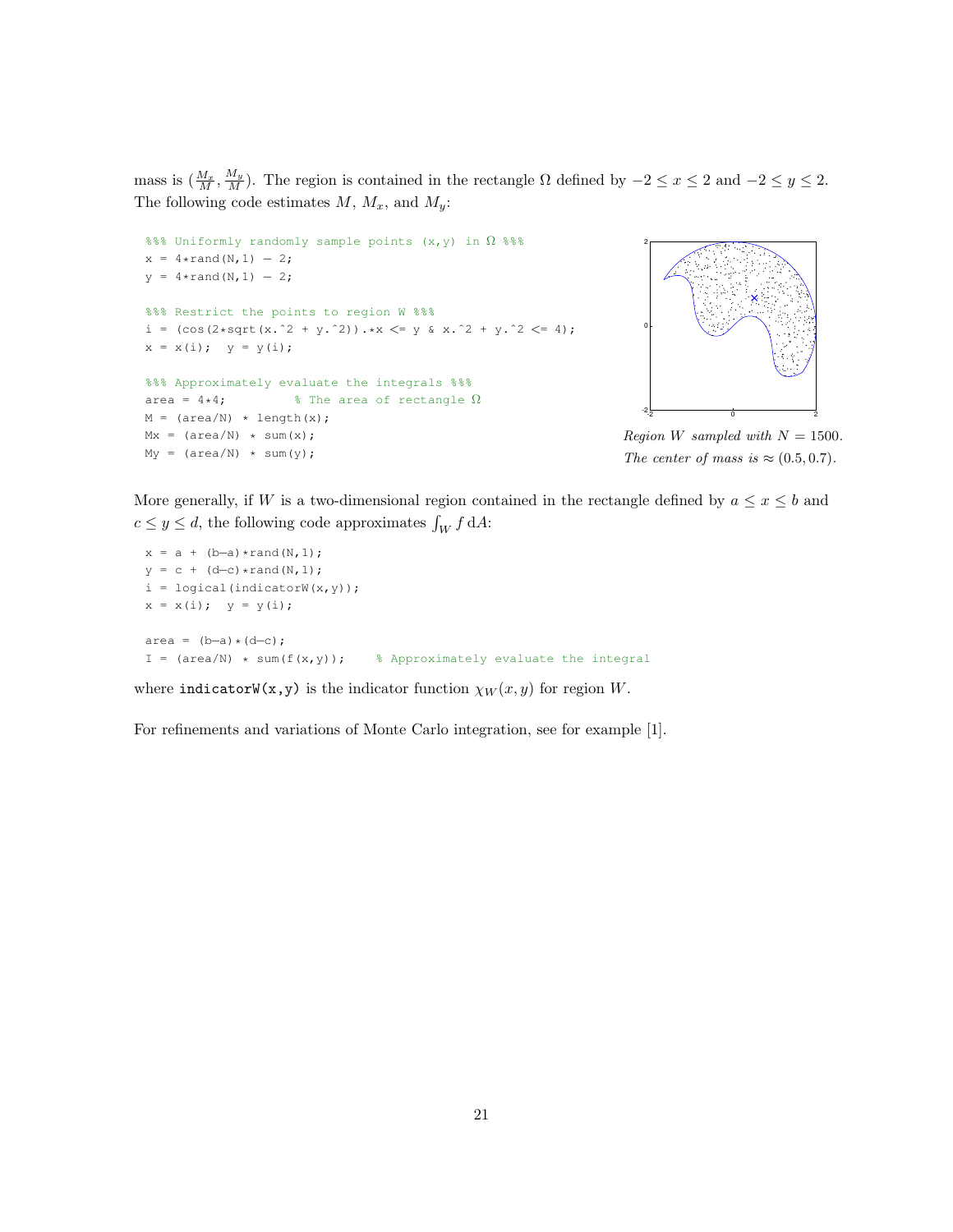

Even without the Signal Processing Toolbox, Matlab is quite capable in signal processing computations. This section lists code snippets to perform several common operations efficiently.

# Locating zero-crossings and extrema

To obtain the indices where signal x crosses zero:

```
i = \text{find}(diff(sign(x)));
% The kth zero−crossing lies between x(i(k)) and x(i(k)+1)
```
Linear interpolation can be used for subsample estimates of zero-crossing locations:

 $i = \text{find}(diff(\text{sign}(x)))$ ; i = i - x(i)./(x(i+1) - x(i)); % Linear interpolation

Since local maximum and minimum points of a signal have zero derivative, their locations can be estimated from the zero-crossings of  $diff(x)$ , provided the signal is sampled with sufficiently fine resolution. For a coarsely sampled signal, a better estimate is

```
iMax = find(sign(x(2:end-1)-x(1:end-2)) ...
         + sign(x(2:end−1)−x(3:end)) > 0) + 1;
iMin = find(sign(x(2:end-1)-x(1:end-2)) ...
          + sign(x(2:end−1)−x(3:end)) < 0) + 1;
```
# Moving-average filter

To compute an N-sample moving average of x with zero padding:

```
y = filter (ones (N, 1) / N, 1, x);
```
For large N, it is faster to use

 $y = \text{cumsum}(x)/N$ ;  $y(N+1:end) = y(N+1:end) - y(1:end-N);$ 

### FFT-based convolution

This line performs FFT-based circular convolution, equivalent to  $y = filter(b,1,x)$  except near the boundaries, provided that  $length(b) < length(x)$ :

 $y = ifft(fft(b, length(x)) . *fft(x));$ 

For FFT-based zero-padded convolution, equivalent to  $y = \text{filter}(b,1,x)$ ,

```
N = length(x)+length(b)-1;
y = ifft(fft(b,N).*fft(x,N));y = y(1:length(x));
```
In both code snippets above, y will be complex-valued, even if x and b are both real. To force y to be real, follow the computation with  $y = \text{real}(y)$ . If you have the Signal Processing Toolbox, it is faster to use fftfilt for FFT-based, zero-padded filtering.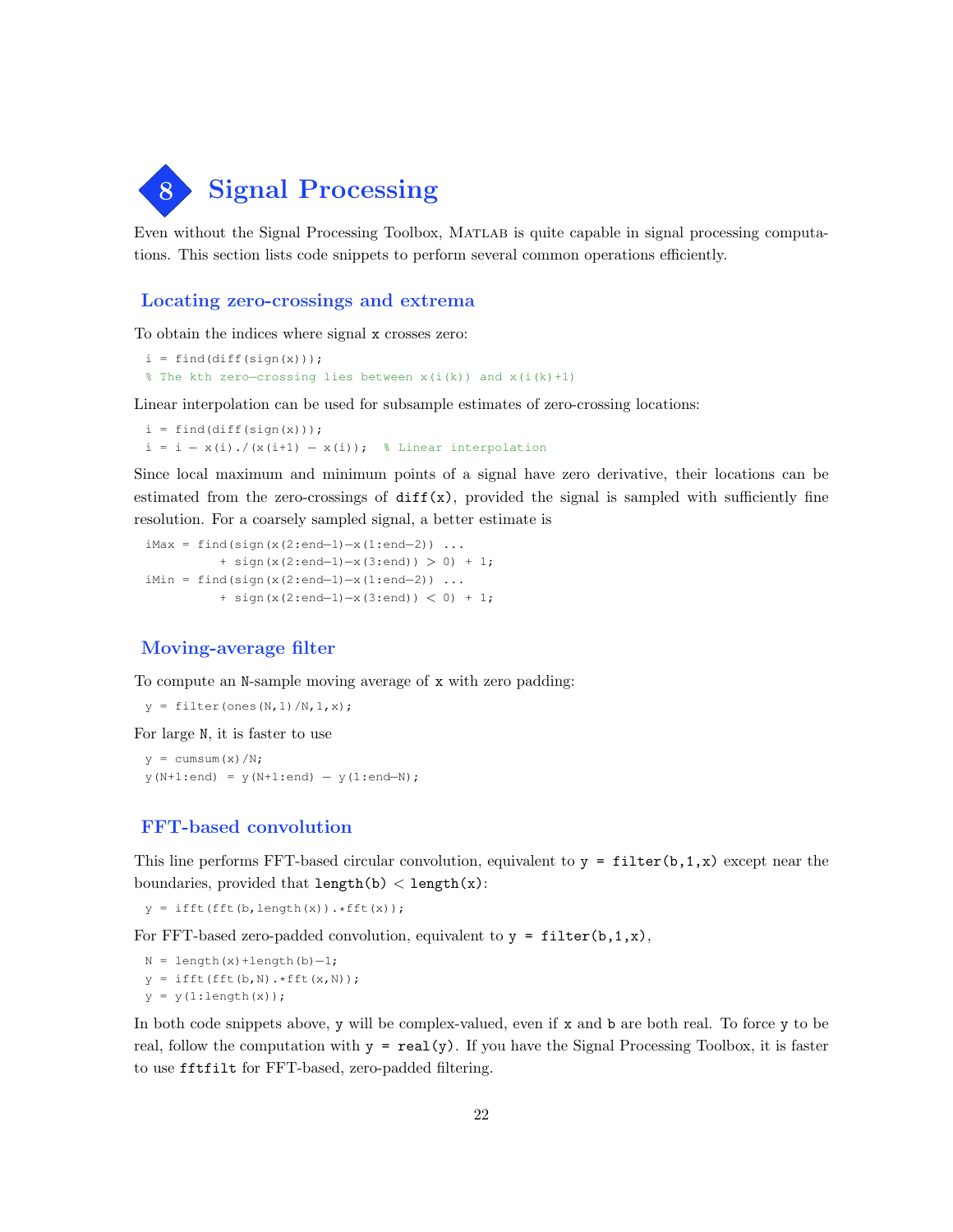# Noncausal filtering and other boundary extensions

For its intended use, the filter command is limited to causal filters, that is, filters that do not involve "future" values to the right of the current sample. Furthermore, filter is limited to zero-padded boundary extension; data beyond the array boundaries are assumed zero as if the data were padded with zeros.

For two-tap filters, noncausal filtering and other boundary extensions are possible through filter's fourth initial condition argument. Given a boundary extension value  $padLeft$  for  $x(0)$ , the filter  $y_n = b_1x_n + b_2x_{n-1}$  may be implemented as

 $y = filter(b, 1, x, padLeft * b(2));$ 

Similarly, given a boundary extension value **padRight** for  $x$ (end+1), the filter  $y_n = b_1x_{n+1} + b_2x_n$  is implemented as

 $y = filter(b, 1, [x(2:end), padRight], x(1) * b(2));$ 

Choices for padLeft and padRight for various boundary extensions are

| Boundary extension     | padLeft       | padRight            |
|------------------------|---------------|---------------------|
| Periodic               | $x$ (end)     | x(1)                |
| Whole-sample symmetric | x(2)          | $x(end-1)$          |
| Half-sample symmetric  | x(1)          | $x$ (end)           |
| Antisymmetric          | $2*x(1)-x(2)$ | $2*x(end)-x(end-1)$ |

It is in principle possible to use a similar approach for longer filters, but ironically, computing the initial conditions itself requires filtering. To implement noncausal filtering and filtering with other boundary handling, it is usually fastest to pad the input signal, apply filter, and then truncate the result.

#### Upsampling and Downsampling

Upsample x (insert zeros) by factor p:

```
y = zeros(length(x)*p-p+1,1); % For trailing zeros, use y = zeros(length(x)*p,1);y(1:p:\text{length}(x)*p) = x;
```
Downsample x by factor **p**, where  $1 \le q \le p$ :

 $y = x(q:p:end);$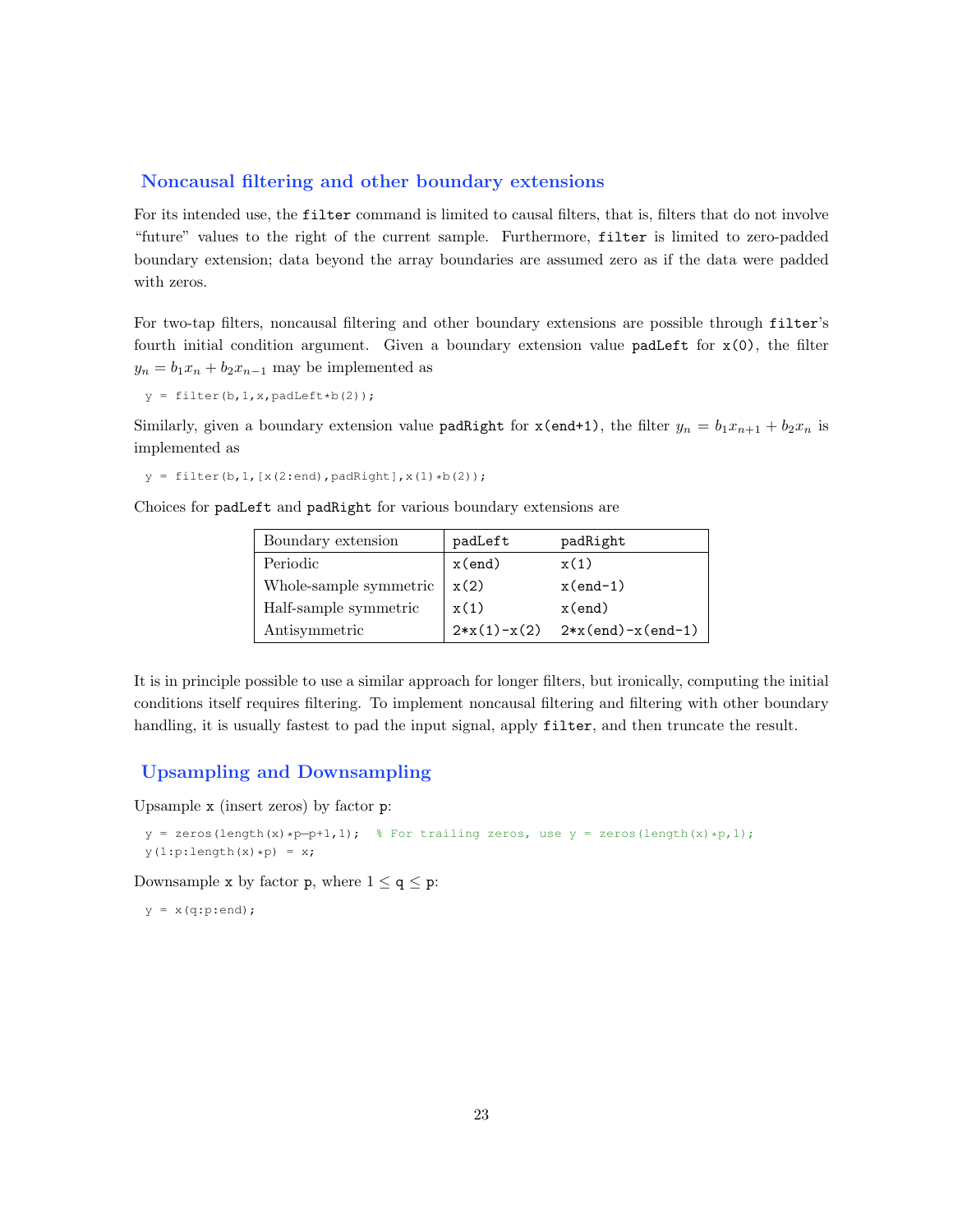# Haar Wavelet

This code performs K stages of the Haar wavelet transform on the input data x to produce wavelet coefficients y. The input array x must have length divisible by  $2^{K}$ .

Forward transform:

Inverse transform:

Inverse transform:

```
y = x(:); N = length(y);for k = 1:Ktmp = y(1:2:N) + y(2:2:N);y([1:N/2,N/2+1:N]) = ...[tmp; y(1:2:N) - 0.5*tmp]/sqrt(2);N = N/2;end
                                                x = y(:); N = length(x)*pow2(-K);for k = 1:KN = N*2;tmp = x(N/2+1:N) + 0.5*x(1:N/2);x([1:2:N,2:2:N]) = ...[tmp; x(1:N/2) - tmp] * sqrt(2);end
```
# Daubechies 4-Tap Wavelet

This code implements the Daubechies 4-tap wavelet in lifting scheme form [2]. The input array x must have length divisible by  $2^{K}$ . Filtering is done with symmetric boundary handling.

Forward transform:

```
U = 0.25 * [2 - sqrt(3), -sqrt(3)];Scales = (sqrt(3) - 1)/sqrt(2);ScaleD = (sqrt(3) + 1)/sqrt(2);y = x(:); N = length(y);for k = 1:KN = N/2;
  y1 = y(1:2:2*N);y2 = y(2:2:2*N) + sqrt(3)*y1;y1 = y1 + filter(U,1,...y2([2:N,max(N−1,1)]),y2(1)*U(2));
  y(1:2*N) = [Scales * ...](y2 − y1([min(2,N),1:N−1]));ScaleD*y1];
                                                 U = 0.25*[2−sqrt(3),−sqrt(3)];
                                                 Scales = (sqrt(3) - 1)/sqrt(2);ScaleD = (sqrt(3) + 1)/sqrt(2);x = y(:); N = length(x)*pow2(-K);for k = 1:Ky1 = x(N+1:2*N) / ScaleD;y2 = x(1:N)/Scales + y1([min(2,N),1:N-1]);y1 = y1 - filter(U,1,...y2([2:N,max(N−1,1)]),y2(1)*U(2));
                                                    x([1:2:2*N,2:2:2*N]) = [y1, y2 - sqrt(3) * y1];N = 2*N;end
```
end

To use periodic boundary handling rather than symmetric boundary handling, change appearances of  $[2:N, max(N-1,1)]$  to  $[2:N,1]$  and  $[min(2,N),1:N-1]$  to  $[N,1:N-1]$ .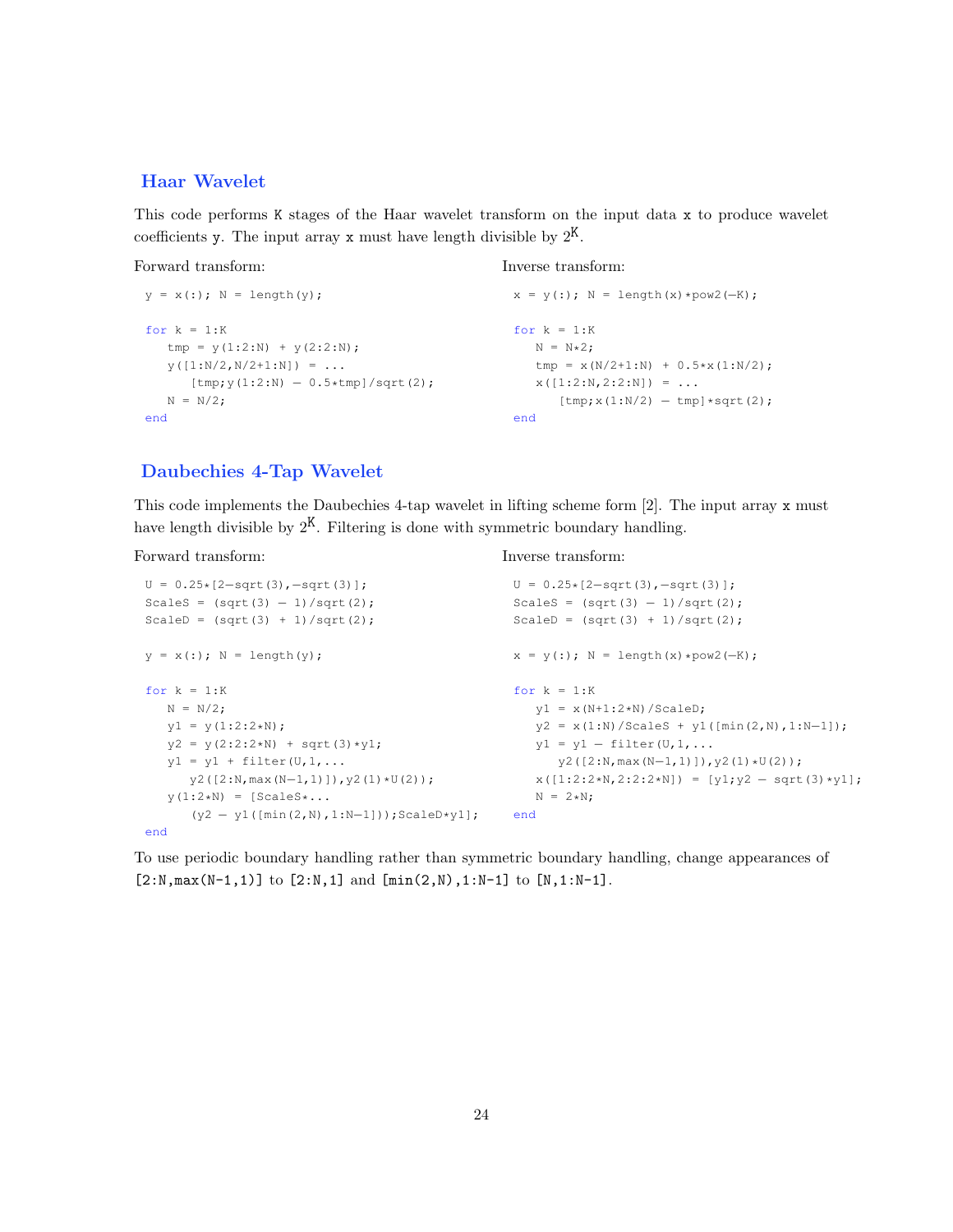

# 9.1 Clip a value without using if statements

To clip (or clamp, bound, or saturate) a value to within a range, the straightforward implementation is

```
if x < lowerBound
   x = lowerBound;
elseif x > upperBound
   x = upperBound;
end
```
Unfortunately, this is slow. A faster method is to use the min and max functions:

```
x = max(x,lowerBound); % Clip elements from below, force x >= lowerBound
x = min(x, upperBound); % Clip elements from above, force x \leq^= upperBound
```
Moreover, it works per-element if x a matrix of any size.

#### 9.2 Convert any array into a column vector

It is often useful to force an array to be a column vector, for example, when writing a function expecting a column vector as an input. This simple trick will convert the input array of any shape and number of dimensions to a column vector, even if the input is already a column vector.

 $x = x(:);$  % convert x to a column vector

By following this operation with a transpose .', it is possible to convert an array to a row vector.

#### 9.3 Find the min/max of a matrix or N-d array

Given a matrix input (with no other inputs), the min and max functions operate along the columns, finding the extreme element in each column. To find the extreme element over the entire matrix, one way for a two-dimensional matrix is  $min(min(A))$ . A better method that works regardless of the number of dimensions and determines the extreme element's location is

```
[MinValue, MinIndex] = min(A(:)); \frac{1}{2} Find the minimum element in A
                                      % The minimum value is MinValue, the index is MinIndex
MinSub = ind2sub(size(A), MinIndex); % Convert MinIndex to subscripts
```
The minimum element is A(MinIndex) or A(MinSub(1), MinSub(2), . . .) as a subscript reference. (Similarly, replace min with max for maximum value.)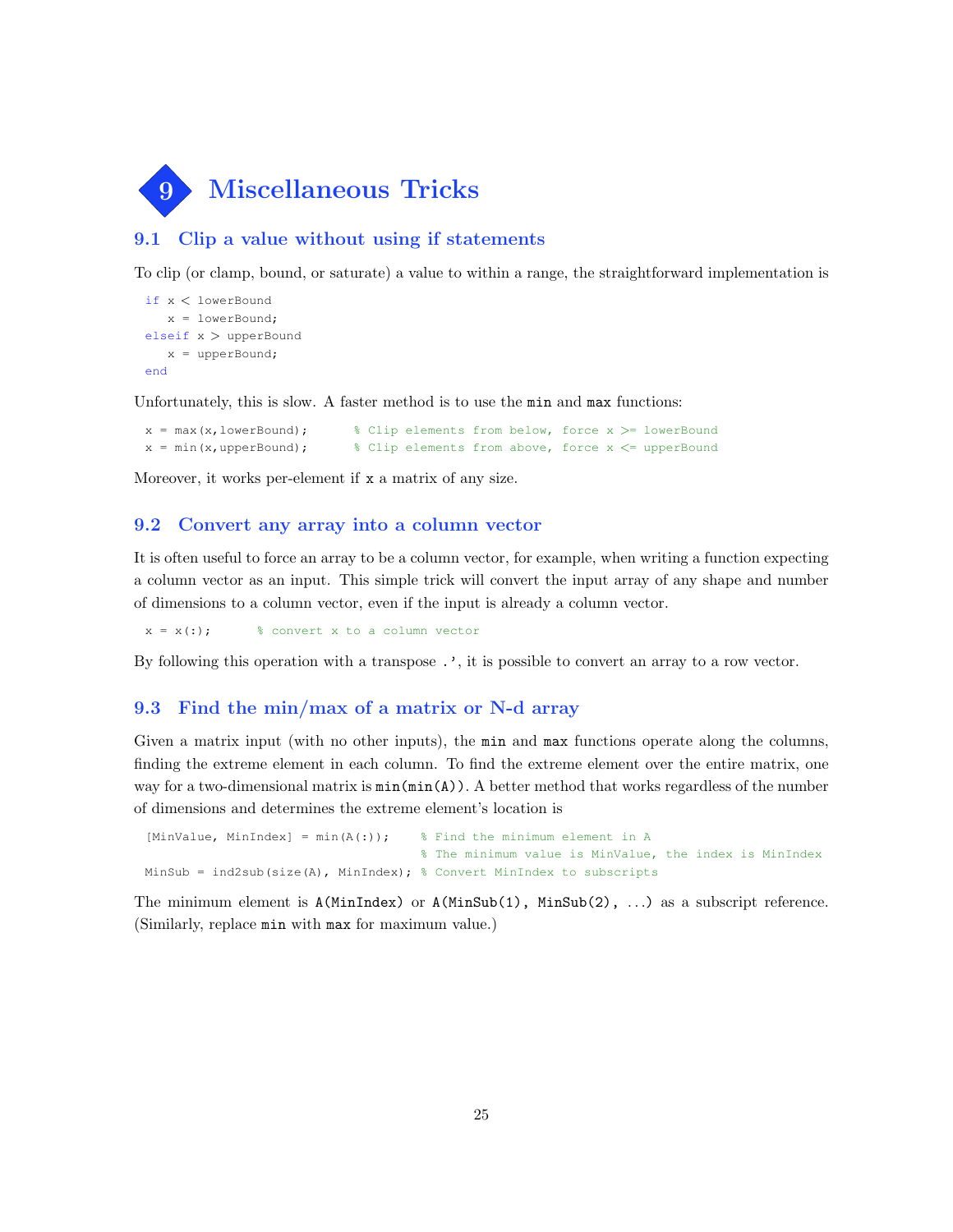# 9.4 Flood filling

Flood filling, like the "bucket" tool in image editors, can be elegantly written as a recursive function:

```
. . . . . . . . . . . . . . . . . . . . . . . . . . . . . . . . . . . . . . . . . . . . . . . . . . . . . . . . . . . . . . . . . . . . . . . . . . . . . . . . . . . . . . . . . . . . . . . . . . . . .
 function I = \text{flood1}(I, c, x, y)% Flood fills image I from point (x,y) with color c.
 c2 = I(y, x);
 I(y, x) = c;if x > 1 & I(y, x-1) == c2 & I(y, x-1) ~= c, I = flood1(I, c, x-1, y); end
 if x < size(I,2) & I(y, x+1) == c2 & I(y, x+1) ~= c, I = flood1(I, c, x+1, y); end
 if y > 1 \& I(y-1,x) == c2 & I(y-1,x) \tilde{=} c, I = flood1(I,c,x,y-1); end
 if y < size(I,1) & I(y+1,x) == c2 & I(y+1,x) ~= c, I = flood1(I,c,x,y+1); end
. . . . . . . . . . . . . . . . . . . . . . . . . . . . . . . . . . . . . . . . . . . . . . . . . . . . . . . . . . . . . . . . . . . . . . . . . . . . . . . . . . . . . . . . . . . . . . . . . . . . .
```
Being a highly recursive function, this is inefficient in MATLAB. The following code is faster:

. . . . . . . . . . . . . . . . . . . . . . . . . . . . . . . . . . . . . . . . . . . . . . . . . . . . . . . . . . . . . . . . . . . . . . . . . . . . . . . . . . . . . . . . . . . . . . . . . . . . .

```
function I = \text{flood2}(I, c, x, y)% Flood fills image I from point (x,y) with color c.
LastFlood = zeros(size(I));
Flood = LastFlood;
Flood(y, x) = 1;Mask = (I == I(y, x));FloodFilter = [0, 1, 0; 1, 1, 1; 0, 1, 0];while any (LastFlood(:) \varepsilon = Flood(:)LastFlood = Flood;
   Flood = conv2(Flood, FloodFilter, 'same') & Mask;
end
I(find(Flood)) = c;
```
. . . . . . . . . . . . . . . . . . . . . . . . . . . . . . . . . . . . . . . . . . . . . . . . . . . . . . . . . . . . . . . . . . . . . . . . . . . . . . . . . . . . . . . . . . . . . . . . . . . . .

The key is the conv2 two-dimensional convolution function. Flood filling a  $40 \times 40$ -pixel region takes 1.168 seconds with flood1 and 0.067 seconds with flood2.

#### 9.5 Vectorized use of set on GUI objects

While not a speed improvement, a trick for cleaner code is vectorized use of set on GUI objects. A serious graphical user interface (GUI) can have dozens of objects like text labels, buttons, and sliders. For example, to define three edit boxes with white text background and left text alignment:

```
uicontrol('Units', 'normalized', 'Position', [0.1,0.9,0.7,0.05], ...
   'HorizontalAlignment', 'left', 'Style', 'edit', 'BackgroundColor', [1,1,1]);
uicontrol('Units', 'normalized', 'Position', [0.1,0.8,0.7,0.05], ...
   'HorizontalAlignment', 'left', 'Style', 'edit', 'BackgroundColor', [1,1,1]);
uicontrol('Units', 'normalized', 'Position', [0.1,0.7,0.7,0.05], ...
   'HorizontalAlignment', 'left', 'Style', 'edit', 'BackgroundColor', [1,1,1]);
```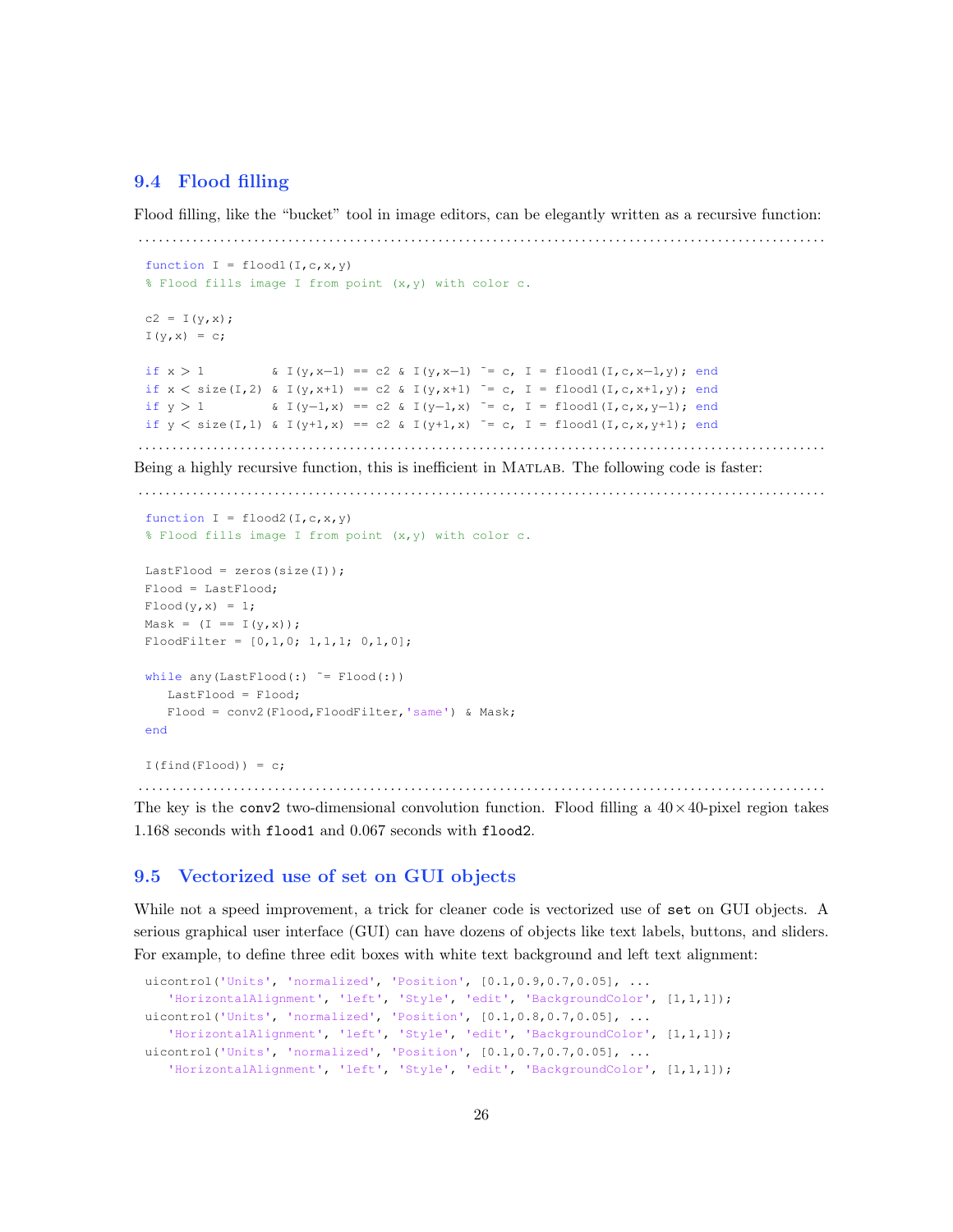A vectorized call to set reduces this to

```
h(1) = uicontrol('Units', 'normalized', 'Position', [0.1,0.9,0.7,0.05]);
h(2) = uicontrol('Units', 'normalized', 'Position', [0.1, 0.8, 0.7, 0.05]);h(3) = uicontrol('Units', 'normalized', 'Position', [0.1, 0.7, 0.7, 0.05]);set(h, 'HorizontalAlignment', 'left', 'Style', 'edit', 'BackgroundColor', [1,1,1]);
```


For more reading on vectorization, see the MathWorks vectorization guide:

http://www.mathworks.com/support/tech-notes/1100/1109.shtml

For further details and examples on JIT Acceleration, see

http://www.mathworks.com/access/helpdesk\_r13/help/techdoc/matlab\_prog/ch7\_perf.html For a thorough guide on efficient array manipulation, see MATLAB array manipulation tips and tricks:

http://home.online.no/~pjacklam/matlab/doc/mtt

For numerical methods with Matlab, see Numerical Computing with MATLAB: http://www.mathworks.com/moler

# MEX

In a coding situation that cannot be optimized any further, keep in mind that the MATLAB language is intended primarily for easy prototyping rather than large-scale high-speed computation. In some cases, an appropriate solution is Matlab Executable (MEX) external interface functions. With a C or Fortran compiler, it is possible to produce fast MEX functions that can be called within MATLAB just like M-file functions. The typical speed improvement over equivalent M-code is easily ten-fold.

Installations of Matlab include an example of MEX under directory <MATLAB>/extern/examples/mex. In this directory, a function "yprime" is written as M-code (yprime.m) and equivalent C (yprime.c) and Fortran (yprime.f) MEX source code. For more information, see the MathWorks MEX-files guide http://www.mathworks.com/support/tech-notes/1600/1605.html

For information on compiling MEX files with the GNU compiler collection (GCC), see http://gnumex.sourceforge.net

Beware, MEX is an ambitious alternative to M-code. Writing MEX-files requires solid understanding of Matlab and comfort with C or Fortran, and takes more time to develop than M-code.